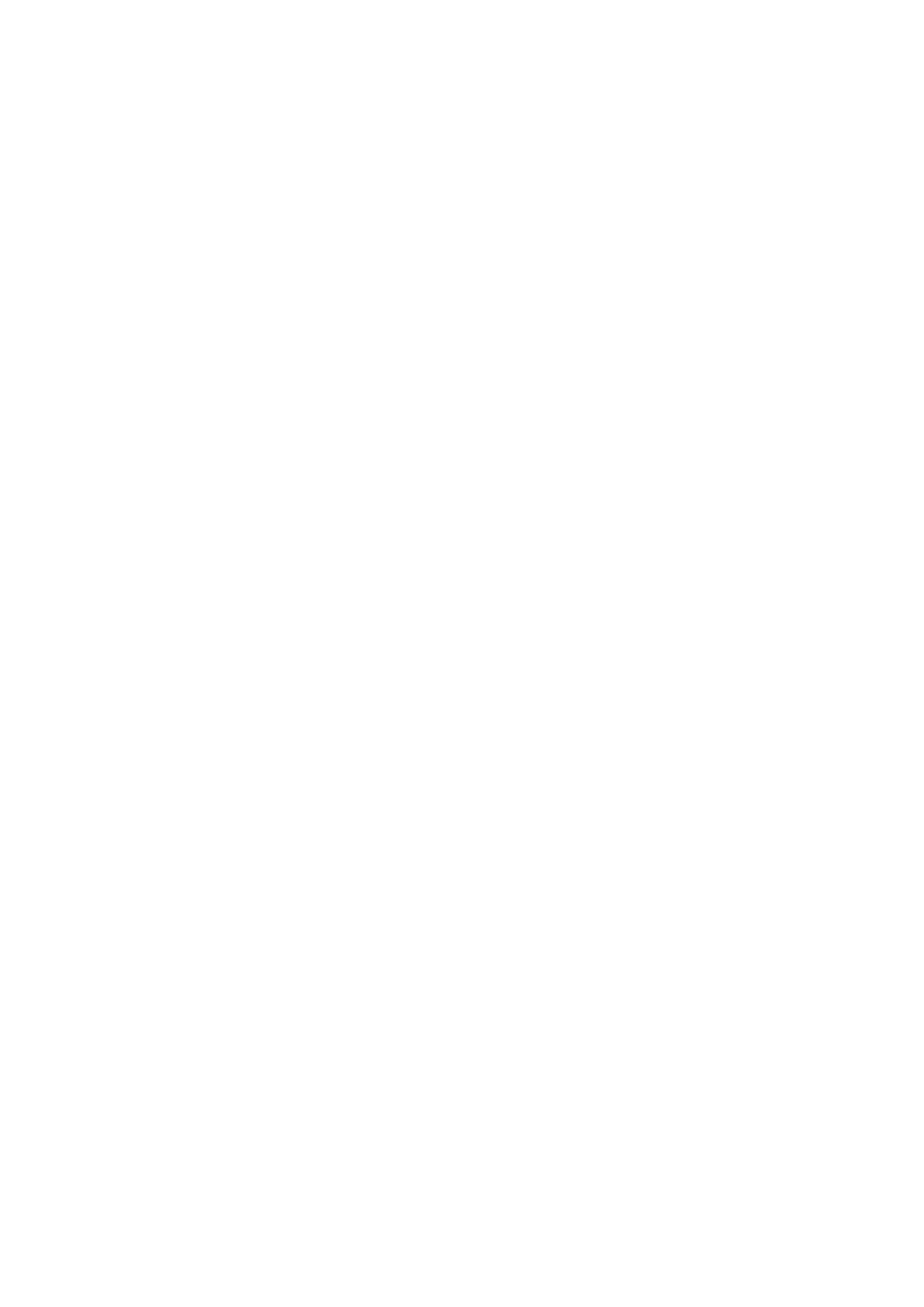

PARLAMENTO EUROPEO EVROPSKÝ PARLAMENT EUROPA-PARLAMENTET EUROPÄISCHES PARLAMENT EUROOPA PARLAMENT EYPOITAÏKO KOINOBOYAIO EUROPEAN PARLIAMENT PARLEMENT EUROPÉEN PARLAMENTO EUROPEO EIROPAS PARLAMENTS EUROPOS PARLAMENTAS EURÓPAI PARLAMENT IL-PARLAMENT EWROPEW EUROPEES PARLEMENT PARLAMENT EUROPEJSKI PARLAMENTO EUROPEU EURÓPSKY PARLAMENT EVROPSKI PARLAMENT EUROOPAN PARLAMENTTI EUROPAPARLAMENTET

**DIRECTORATE GENERAL FOR INTERNAL POLICIES** 

### **POLICY DEPARTMENT C: CITIZENS' RIGHTS AND CONSTITUTIONAL AFFAIRS**

**Civil Liberties, Justice and Home Affairs** 

# **THE RESPONSE OF THE EU AND ITS MEMBER STATES TO CHILD TRAFFICKING AND ABDUCTION:**

# **IMPROVING PROTECTION AND PROMOTING CHILDREN'S RIGHTS**

**BRIEFING PAPER** 

#### **Summary:**

This briefing paper aims to provide information in relation to the phenomenon of child trafficking and abduction into, out of and within member states for the purpose of their abuse and exploitation. In particular the paper is directed towards child-specific considerations in relation to measures against trafficking, with particular regard to the Council of Europe Convention on Action Against Trafficking and the Treaty of Lisbon. It looks at such matters as statistical prevalence and data gathering, provisions in European member states for the identification and protection of child victims of trafficking and abduction; identifies examples of good practice in law, policy and practice; makes recommendations to further combat child trafficking and abduction and from a children's rights perspective looks at the improvement of protection and rehabilitation measures for child victims, children's access to justice and safeguarding measures as witnesses in legal proceedings connected to these abuses.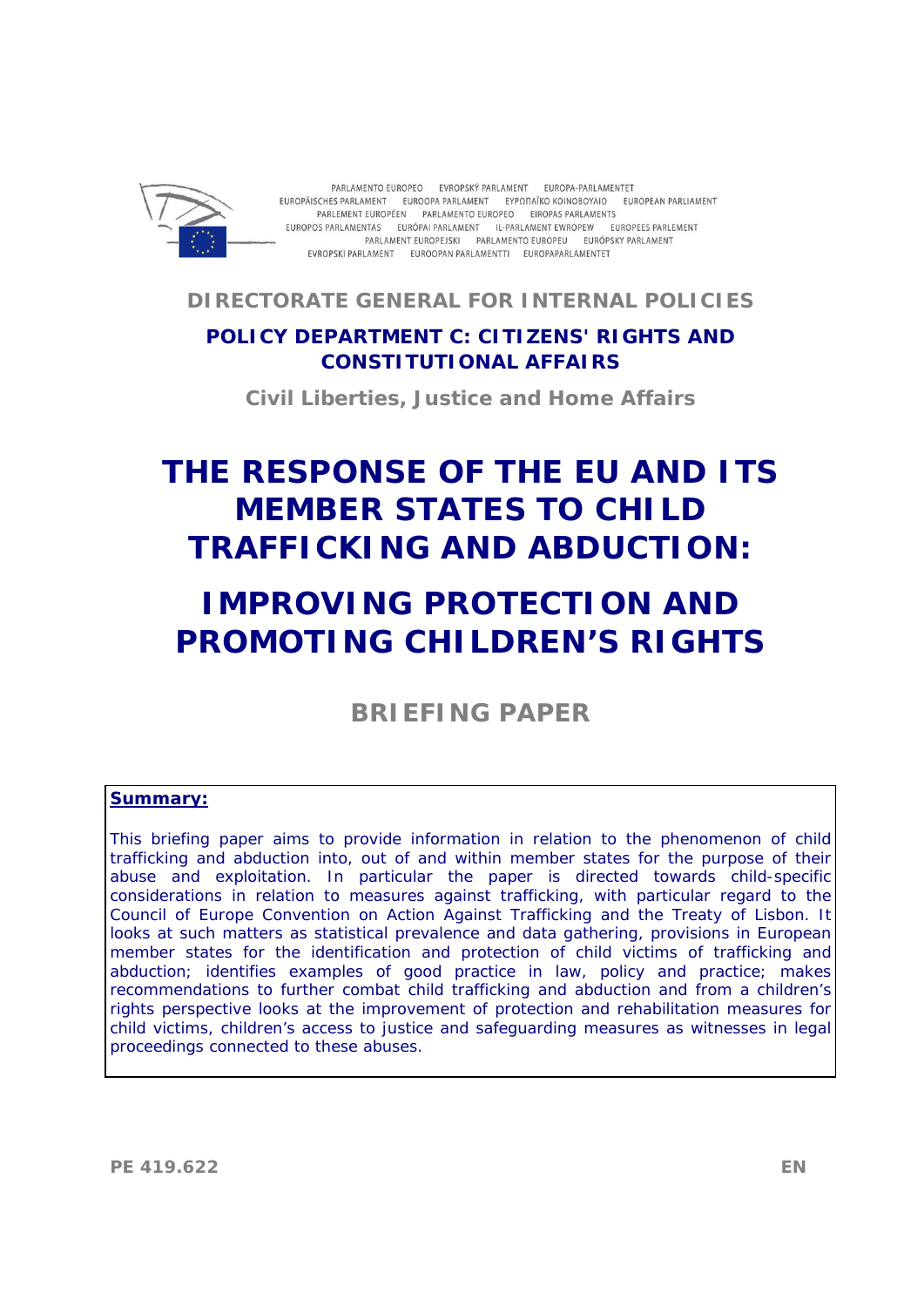This study was requested by: The European Parliament's Committee on Civil Liberties, Justice and Home Affairs.

 $\_$  , and the set of the set of the set of the set of the set of the set of the set of the set of the set of the set of the set of the set of the set of the set of the set of the set of the set of the set of the set of th

#### **AUTHOR(S)**

**Syd Bolton, Independent Children's Law and Policy Consultant United Kingdom** 

*Under the coordination of the Justice and Home Affairs Section of the Centre for European Policy Studies (CEPS)*

#### **RESPONSIBLE ADMINISTRATOR:**

Jean-Louis Antoine-Grégoire Tel: 0032.228.427.53 Fax: 0032.228.323.65 Email: [Poldep-Citizens@europarl.europa.eu](mailto:Poldep-Citizens%20Secretariat@europarl.europa.eu)

#### **LINGUISTIC VERSIONS**

Original: [EN] Translation: [FR]

#### **ABOUT THE EDITOR**

To contact the Policy Department or to subscribe to its monthly newsletter please write to: [poldep-citizens@europarl.europa.eu](mailto:poldep-citizens@europarl.europa.eu)

Manuscript completed in January 2010. Brussels, © European Parliament, 2010.

This document is available on the Internet at:

<http://www.europarl.europa.eu/activities/committees/studies.do?language=EN> <http://www.ipolnet.ep.parl.union.eu/ipolnet/cms>

#### **DISCLAIMER**

The opinions expressed in this document are the sole responsibility of the author and do not necessarily represent the official position of the European Parliament.

Reproduction and translation for non-commercial purposes are authorized, provided the source is acknowledged and the publisher is given prior notice and sent a copy.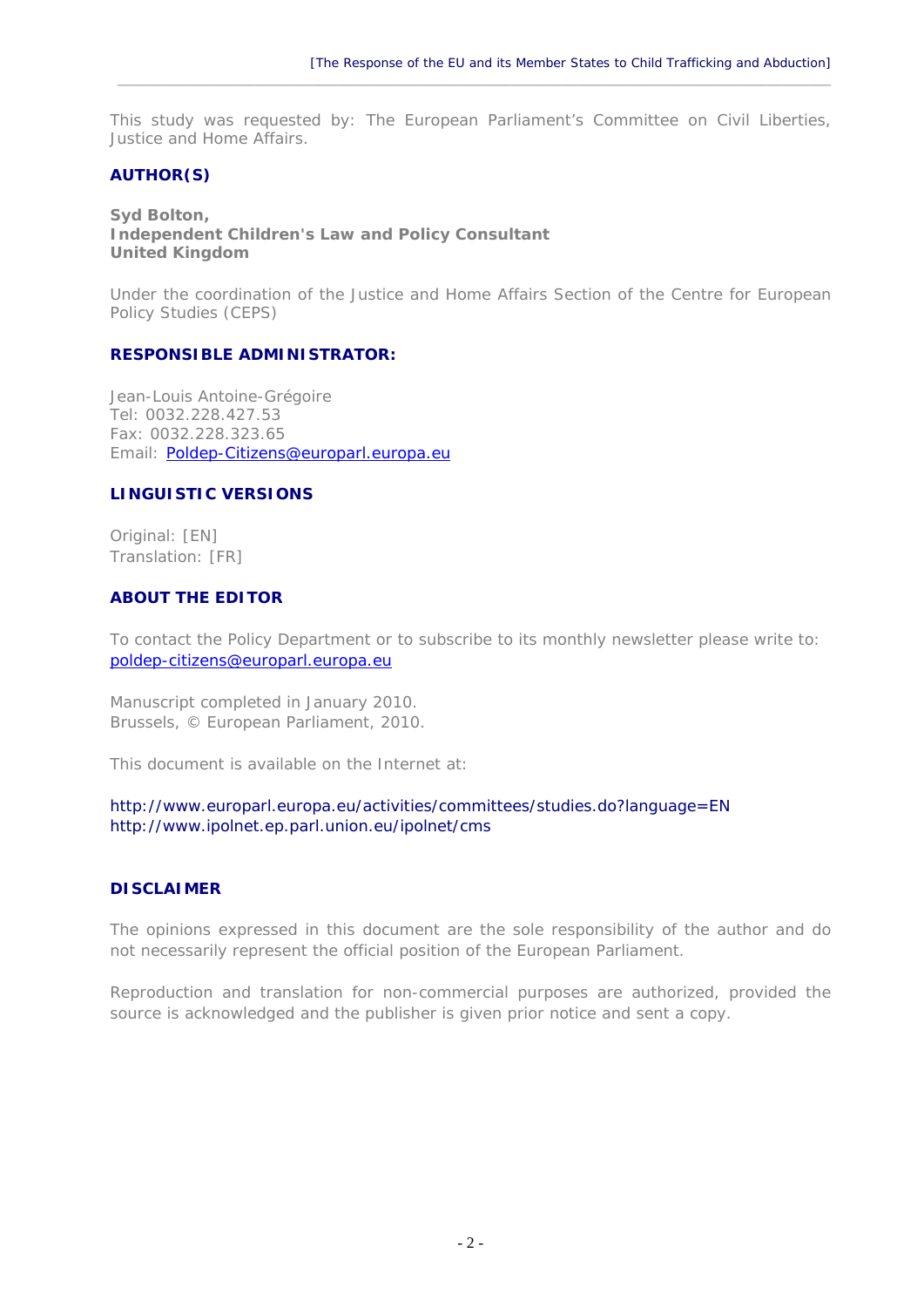# **CONTENTS**

| <b>Introduction</b>                                                                      | $-5 -$  |
|------------------------------------------------------------------------------------------|---------|
| <b>The Lisbon Treaty</b>                                                                 | $-6 -$  |
| <b>Scope of this Briefing Paper</b>                                                      | $-7 -$  |
| <b>The Definition of Child Trafficking</b>                                               | $-8 -$  |
| <b>Prevalence and Data Collection on Child Trafficking</b>                               | $-8 -$  |
| Provisions Concerning Children in the Convention on Action against<br><b>Trafficking</b> | $-10-$  |
| <b>Age Verification</b>                                                                  | $-10 -$ |
| Guardianship                                                                             | $-12-$  |
| Family tracing and contacts with country of origin                                       | $-12-$  |
| Reflection, residence permits and decisions to repatriate                                | $-12-$  |
| Compensation                                                                             | $-14-$  |
| Non-application of sanctions to the victim                                               | $-14-$  |
| <b>Indicators of Child Trafficking</b>                                                   | $-15-$  |
| <b>Trafficking and its Relationship with Refugee Protection</b>                          | $-16-$  |
| <b>Examples of Good Practice and Joint Working</b>                                       | $-17-$  |
| <b>Recommendations</b>                                                                   | $-18-$  |

 $\_$  , and the set of the set of the set of the set of the set of the set of the set of the set of the set of the set of the set of the set of the set of the set of the set of the set of the set of the set of the set of th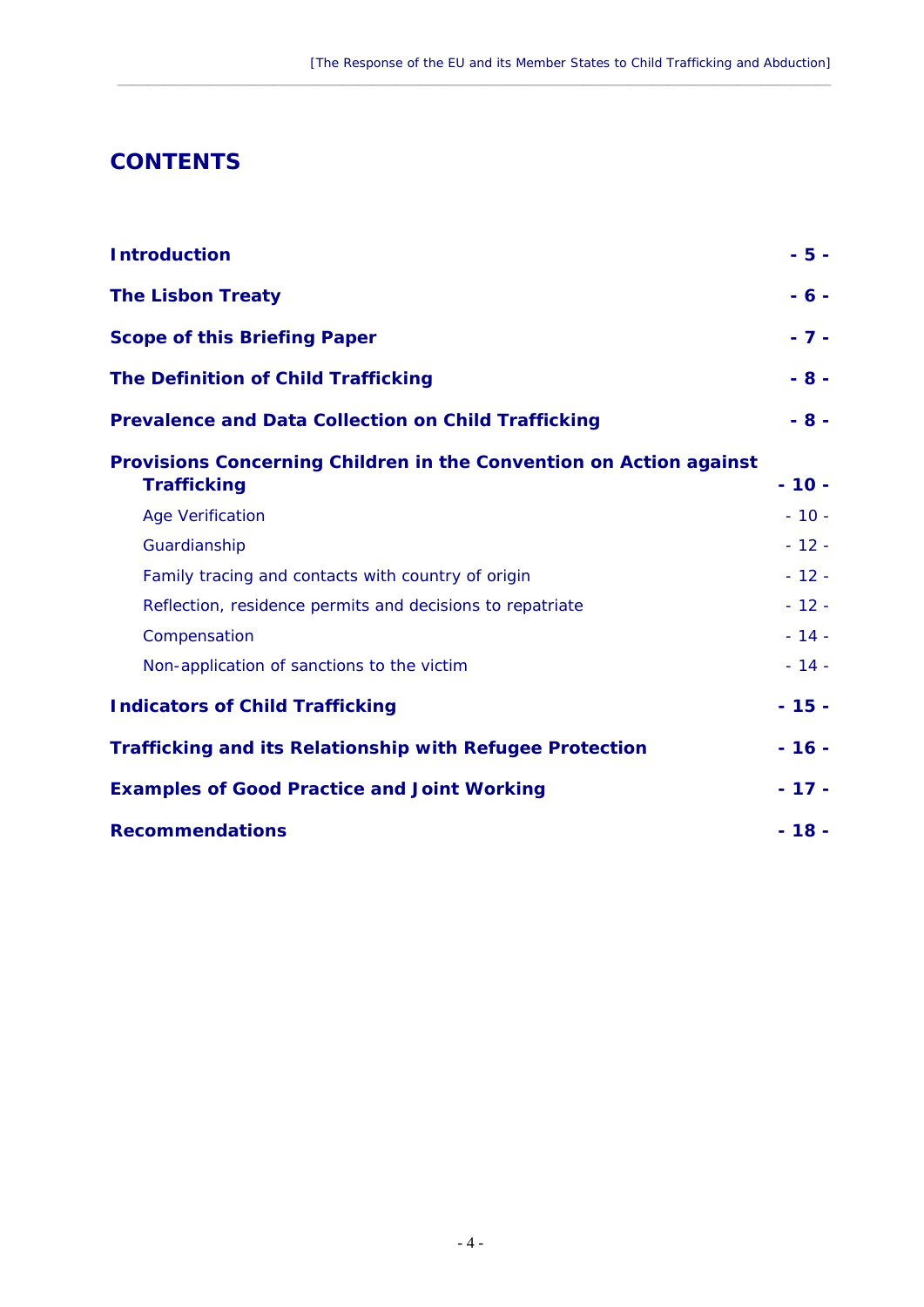#### **ACKNOLEDGMENTS**

The author of this paper is grateful for the advice and assistance generously given by staff of the European Union Agency for Fundamental Rights, for permission to refer to and make use of their comprehensive and most valuable July 2009 report in the preparation of this briefing. He also thanks Catriona Jarvis, Senior Immigration Judge of the U.K. Immigration Appeals Tribunal and Rapporteur on Vulnerable Persons to the International Association of Refugee Law Judges for her advice on current UK trafficking law.

**\_\_\_\_\_\_\_\_\_\_\_\_\_\_\_\_\_\_\_\_\_\_\_\_\_\_\_\_\_\_\_\_\_\_\_\_\_\_\_\_\_\_\_\_\_\_\_\_\_\_\_\_\_\_\_\_\_\_\_\_\_\_\_\_\_\_\_\_\_\_\_\_\_\_\_\_\_\_\_\_\_\_\_\_\_\_\_\_\_\_\_\_**

Due to the scale of this subject and the depth of materials available to consider and summarise, this paper cannot by any means cover in detail the wide range of issues arising from and relating to the phenomenon of child trafficking and as such it does not pretend in any way to be a comprehensive overview. Many other experts and organisations have already provided such specialist commentaries and guidance in much more detail and their work is referred to throughout this paper. What is presented is a brief snapshot of some of the major issues and pointers to many of those sources.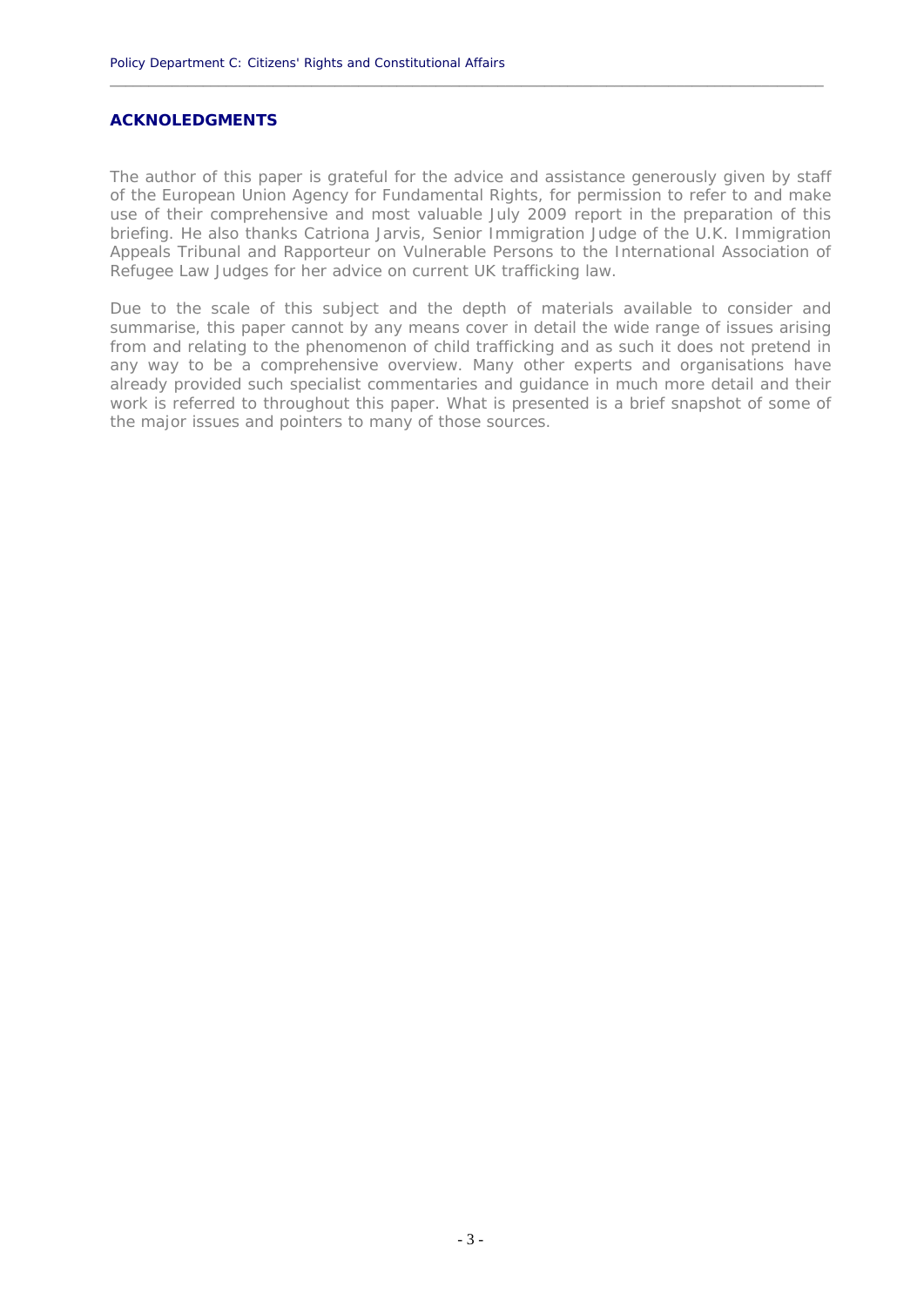# **Introduction**

Human bondage and its concomitants, trafficking and abduction, are not new phenomena; indeed they may be one of the very oldest and most persistent. Since ancient times and throughout history to the present day, men, women and children have been reduced to commercially valuable but at the same time highly expendable commodities, a seemingly ever-renewable source of exploitation and profit, whether as the spoils of war and conquest, or the human cargo of slave traders for cheap labour or the entertainment and gratification of the wealthy and powerful.

**\_\_\_\_\_\_\_\_\_\_\_\_\_\_\_\_\_\_\_\_\_\_\_\_\_\_\_\_\_\_\_\_\_\_\_\_\_\_\_\_\_\_\_\_\_\_\_\_\_\_\_\_\_\_\_\_\_\_\_\_\_\_\_\_\_\_\_\_\_\_\_\_\_\_\_\_\_\_\_\_\_\_\_\_\_\_\_\_\_\_\_\_**

In the late  $20^{th}$  and early  $21^{st}$  centuries, rapid advances in information technologies, communications and transportation networks, growing global disparities in economic opportunities and high volumes of international migration provide a ready environment to traffic, exploit and abuse children in a wide variety of ways: in sex work, online pornography, drugs trade (e.g. in cannabis-growing factories and dealing<sup>[1](#page-6-0)</sup>), unpaid and unprotected industrial labour, agricultural and domestic labour, for begging and petty theft, human organ and body parts dealing for a growing transplant tourism market,  $2$  illegal adoption and forced marriage arrangements.

Using sophisticated practices and elaborate networks, traffickers ensure that their victims are hidden from public view, through coercion and threats, deliberate concealment, falsification of identities and narratives and by reliance on the public's lack of awareness. It is the responsibility of us all as citizens to become much more aware of these very abusive, damaging and criminal trades and the consequences for the victims. This can only be achieved through the long-term best efforts of legislators, policy-makers, law enforcement practitioners, judges, child welfare and children's rights experts and the whole of civil society working together to turn this tide of human abuse.

Through existing European Council Framework Decisions on child sexual exploitation (2004/68/JHA**)** and trafficking (2002/629/JHA**)**, the European Convention on Action against Trafficking, the Charter of Fundamental Rights of the European Union, the Lisbon Treaty and the European Commission's Strategy on the Rights of the Child, $3$  big steps forward have already been made. Two proposed Council Framework Decisions on combating the sexual abuse, sexual exploitation of children and child pornography, $4$  and on preventing and combating trafficking in human beings, and protecting victims,<sup>[5](#page-6-4)</sup> suggested recognising and filling gaps in victim protection and looking to prosecute perpetrators with more strength and ambition. This was a most welcome development, particularly in the recognition of the need for further legislative measures to prevent the prosecution of victims, to provide improved protection for child witnesses in criminal proceedings against traffickers and abusers, to enable child victims to have better access to legal remedies and support. The Proposed Framework Decisions also importantly reflected the provisions of the Convention on the Rights of the Child that entitle any child who has been harmed to benefit from psychological recovery and reintegration provisions.<sup>[6](#page-6-5)</sup>

reporter\_in\_brief\_winter\_2009/news\_winter\_2009.aspx).

(http://docs.google.com/viewer?a=v&q=cache:hjUUIBnWWHYJ:www.unodc.org/documents/

1

<span id="page-6-0"></span><sup>1</sup> See for example "Slavery discovered on Britain's Cannabis Farms", *Anti-Slavery International*, Winter 2009 News (http://www.antislavery.org/english/resources/reporter\_in\_brief/

<span id="page-6-1"></span>See The Vienna Forum to Fight Human Trafficking, 13-15 February 2008, Austria Center Vienna Background Paper 011, Workshop: Human Trafficking for the Removal of Organs and Body Parts

humantrafficking/MarikaMisc/BP011HumanTraffickingfortheRemovalofOrgans.pdf+children+trafficked+for+human +body+parts&hl=en&gl=uk&sig=AHIEtbTOinKxtm633uNvHlaEKkeNHfwjAg) and the Arabic International Daily, Asharq Al-Awsat news report of 20.1.07, "The Deadly Trade of Child Organ Trafficking"

<sup>(</sup>http://www.aawsat.com/english/news.asp?section=3&id=7723) regarding 'transplant tourists', from Europe, the US and the Middle East.

<span id="page-6-2"></span><sup>3</sup> COM(2006) 367 Final Brussels 4.7.2006.

<span id="page-6-3"></span><sup>4</sup> 2009/0049 (CNS), repealing and incorporating Framework Decision 2004/68/JHA (Brussels, 25.3.2009 COM(2009)135 final).

<span id="page-6-4"></span><sup>5</sup> 2009/0050 (CNS), repealing and incorporating Framework Decision 2002/629/JHA (Brussels, 25.3.2009 COM(2009) 136 final).

<span id="page-6-5"></span><sup>6</sup> UN Convention on the Rights of the Child, Article 39.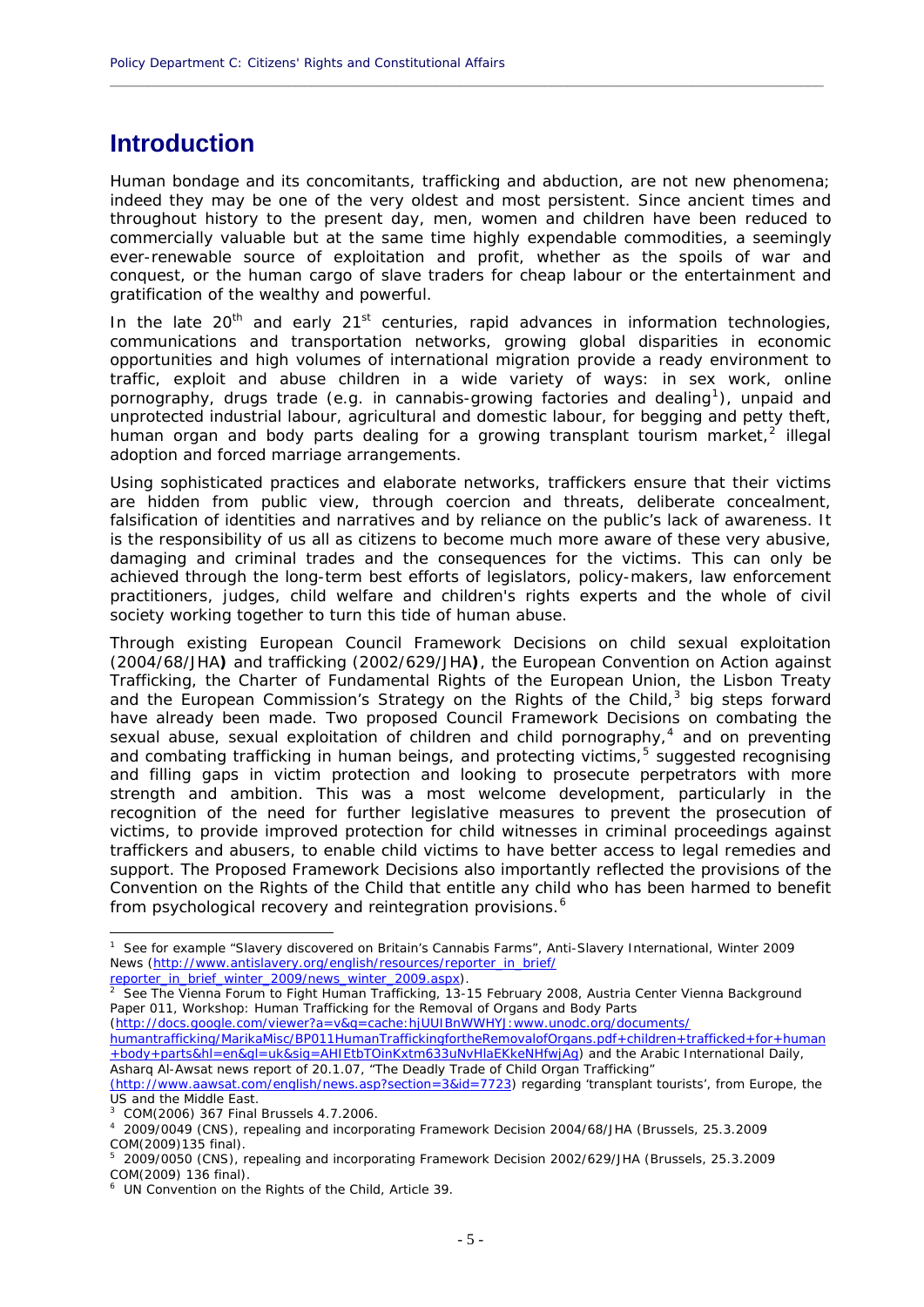In identifying and preventing child victims of trafficking and abduction, in breaking down criminal networks and their markets and in prosecuting their abusers, the United Nations Convention on the Rights of the Child must always be the guiding set of principles so that the best interests of children and the promotion and restoration of their dignity and development are always central to that purpose. The 20<sup>th</sup> anniversary of the 1989 United Nations Convention on the Rights of the Child (CRC) was rightly marked and celebrated in November 2009. It is an almost universally ratified set of comprehensive child rights and standards. The CRC also has two Optional Protocols, the second being the *Optional Protocol on the sale of children, child prostitution and child pornography*, which contains a range of additional child trafficking specific obligations,<sup>[7](#page-7-0)</sup> for example, that "the best interests of the child should be a primary consideration in all actions and decisions affecting victims of trafficking, including their treatment by the criminal justice system".<sup>[8](#page-7-1)</sup>

 $\_$  , and the set of the set of the set of the set of the set of the set of the set of the set of the set of the set of the set of the set of the set of the set of the set of the set of the set of the set of the set of th

All anti-trafficking measures should specifically incorporate these key obligations. Trafficking measures cannot be understood or implemented in isolation from these wider children's rights. There is an urgent need for child trafficking to be understood from the perspective of the child as a holder of rights rather than simply as an object of welfare and protection (or indeed as with many child trafficking victims, lacking any such state protection). Research for the European Agency for Fundamental Rights supports this child rights-focused approach.<sup>[9](#page-7-2)</sup>

# **The Lisbon Treaty**

The Treaty of Lisbon (The Lisbon Treaty) amending the Treaty on European Union and the Treaty establishing the European Community, <sup>[10](#page-7-3)</sup> came into force on 1 December 2009.

Article 2 of The Lisbon Treaty makes "Horizontal Amendments" to existing treaties under the newly named 'Treaty on the Functioning of the European Union<sup>[11](#page-7-4)</sup>'. Chapter 2, Policies on Border Checks, Asylum and Immigration requires the European Union and its Member States to develop "enhanced *measures to combat …trafficking in human beings*"[12](#page-7-5) and provides for "*the European Parliament* […] *to adopt measures* [*…*] *combating trafficking in persons, in particular women and children*."[13](#page-7-6) Under Chapter 4 Judicial Cooperation in Criminal Matters[14](#page-7-7) *"the European Parliament …may establish minimum rules concerning the definition of criminal offences and sanctions in the areas of particularly serious crime with a cross-border dimension."* These include*"trafficking in human beings and sexual exploitation of women and children.*" In so doing, minimum rules may be established concerning *"… the*  rights of victims of crime.<sup>" [15](#page-7-8)</sup> Under Chapter 5 Police Cooperation<sup>[16](#page-7-9)</sup>, measures may be established for the purpose of "*…the collection…analysis and exchange of relevant information research into crime-detection…common investigative techniques in relation to the detection of serious forms of organised crime."* 

The Lisbon Treaty amends the EU Treaty to enable the European Union to become a party to the European Convention on Human Rights. In doing so, in tandem with the binding

<span id="page-7-0"></span><sup>-</sup> $7$  The Protocol has been ratified by twenty, but signed by only seven EU Member States (http://www2.ohchr.org/english/bodies/ratification/11\_c.htm).

<sup>8</sup>

<span id="page-7-2"></span><span id="page-7-1"></span><sup>&</sup>lt;sup>8</sup> Optional Protocol Article 8.<br><sup>9</sup> See EU Agency for Fundamental Rights (FRA), *Child Trafficking in the European Union: Challenges, perspectives and practices*, July 2009, at p. 38, footnote 75, citing H. Sax and I. Golden, Study on indicators measuring the implementation, protection, respect and promotion of the rights of the child in the European Union, mapping and assessment of available relevant data resources, Preliminary Work Package 3: Child trafficking (Child protection), 2008, pp. 5-6.<br><sup>10</sup> 2007/C 306/01 Official Journal of the European Union Volume 50 17.12.2007

<span id="page-7-5"></span><span id="page-7-4"></span><span id="page-7-3"></span><sup>&</sup>lt;sup>11</sup> 2007/ C306/42 Official Journal of the European Union 17.12.2007<br><sup>12</sup> Article 63a ibid<br><sup>13</sup> Article 63a (2) (d) ibid<br><sup>14</sup> Article 69 B (1)ibid<br><sup>15</sup> Article 69 A (2) (c) ibid<br><sup>16</sup> Article 69 F (2)(a-c)

<span id="page-7-6"></span>

<span id="page-7-7"></span>

<span id="page-7-9"></span><span id="page-7-8"></span>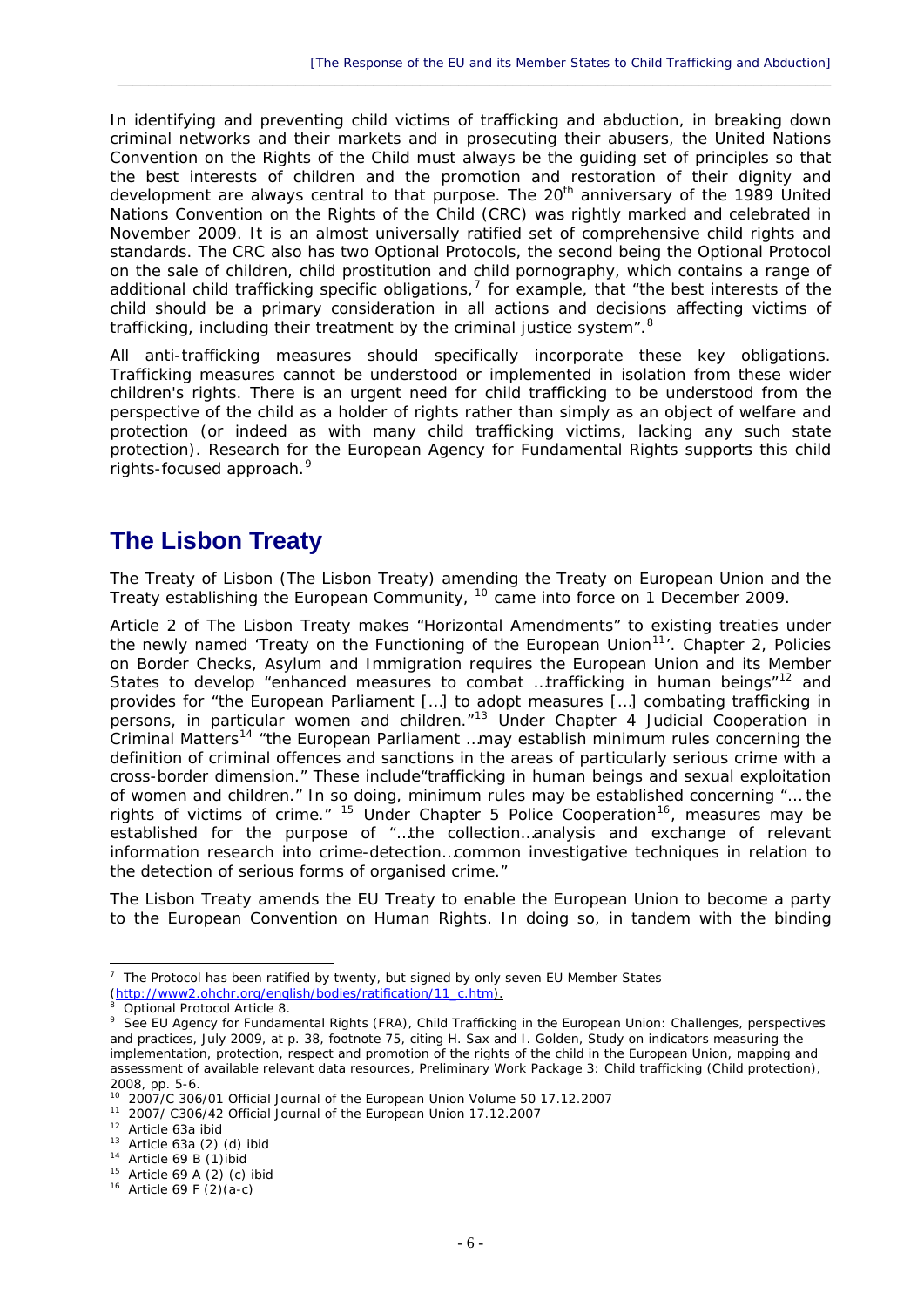provisions of the Charter of Fundamental Rights of the European Union<sup>[17](#page-8-0)</sup>, it establishes a mechanism for a more consistent interpretation of human rights between the European Union and the European Court of Human Rights.

**\_\_\_\_\_\_\_\_\_\_\_\_\_\_\_\_\_\_\_\_\_\_\_\_\_\_\_\_\_\_\_\_\_\_\_\_\_\_\_\_\_\_\_\_\_\_\_\_\_\_\_\_\_\_\_\_\_\_\_\_\_\_\_\_\_\_\_\_\_\_\_\_\_\_\_\_\_\_\_\_\_\_\_\_\_\_\_\_\_\_\_\_**

Beyond these specific provisions, the Treaty on the Functioning of the European Union restates the fundamental obligation of all European Union policies and activities to aim "*to combat discrimination based on sex, racial or ethnic origin, religion or belief, disability, age or sexual orientation.'* [18](#page-8-1) and amends Article 6 of The Treaty on European Union to recognise the Charter of Fundamental Rights which contains the widest range of civil and political rights drawn from the European Convention on Human Rights and also covers social and economic rights, including the right to pursue a freely chosen occupation<sup>[19](#page-8-2)</sup>. Most importantly in this context, the Charter prohibits inhuman and degrading treatment, slavery, forced labour and trafficking<sup>[20](#page-8-3)</sup> and incorporates the UN Convention on the Rights of the Child obligations to protect and promote the best interests of the child, to take into account their wishes and feelings, enable them to participate effectively in any decision affecting them and to facilitate family unity.<sup>[21](#page-8-4)</sup>

The binding nature of the Charter is fundamental to the development of all measures under the Lisbon Treaty and in particular, where child trafficking is concerned, that these are considered and implemented fully in the light of the Charter's Article 24 children's rights and the wider understanding of these rights from the expert bodies referred to throughout this briefing paper.

However, Poland and the United Kingdom agreed a Protocol to the Lisbon Treaty that does not permit the Court of Justice of the European Union or any domestic court of those countries to find that their laws or practices are incompatible with the Charter rights. Arguably this does not stop the Charter rights from being applicable in those states but does deprive individuals of a legal avenue to challenge any such inconsistencies. This paper recommends that such a Protocol is reconsidered by those countries as it may serve to reduce the avenues of legal redress available to challenge individual decisions, measures or policies in these member states by child victims of trafficking contending that they are not in accordance with their fundamental rights.

Under the Lisbon Treaty, EU legislation in the area of judicial cooperation in criminal matters moves from the present third pillar procedure which requires unanimity in the Council and simple consultation of the European Parliament, to the ordinary legislative procedure formerly known as the co-decision procedure with qualified majority voting in the Council and full co-legislative powers of the European Parliament. The (now withdrawn) Proposed Council Framework Decisions<sup>[22](#page-8-5)</sup>, on preventing and combating trafficking in *human beings, and protecting victims* and *on combating the sexual abuse, sexual exploitation of children and child pornography* referred to in this report nonetheless remain a very useful starting point for further discussions of possible directives and measures that may be introduced under the Lisbon Treaty provisions. All reference to the proposed framework decisions in this report are to be read in that context.

## **Scope of this Briefing Paper**

For the purposes of this paper, the terms trafficking and abduction refer to any child brought into the EU or moved across state borders within the European Union, moved within individual states of the EU and children taken out of the EU. The terms also apply to children who are moved multiple times and in any permutations of the above. It does not include children, who are moved wholly outside the EU, but such movements are inevitably

<span id="page-8-0"></span><sup>&</sup>lt;sup>17</sup> 2000/C364/ 1 Official Journal of the European Union 18.12.2000

<span id="page-8-4"></span><span id="page-8-3"></span>

<span id="page-8-2"></span><span id="page-8-1"></span><sup>&</sup>lt;sup>18</sup> Article 5 (c)<br><sup>19</sup> Article 15<br><sup>20</sup> Articles 4 and 5 respectively<br><sup>21</sup> Article 24 of the CFR reflecting for trafficked children particularly UNCRC Articles 3, 6, 9, 10, 12, 19, 20, 32, 35, 36, 37

<span id="page-8-5"></span><sup>22</sup>Brussels, 25.3.2009 COM(2009) 136 final 2009/0050 (CNS)# Brussels, 25.3.2009COM(2009)135 final 2009/0049 (CNS)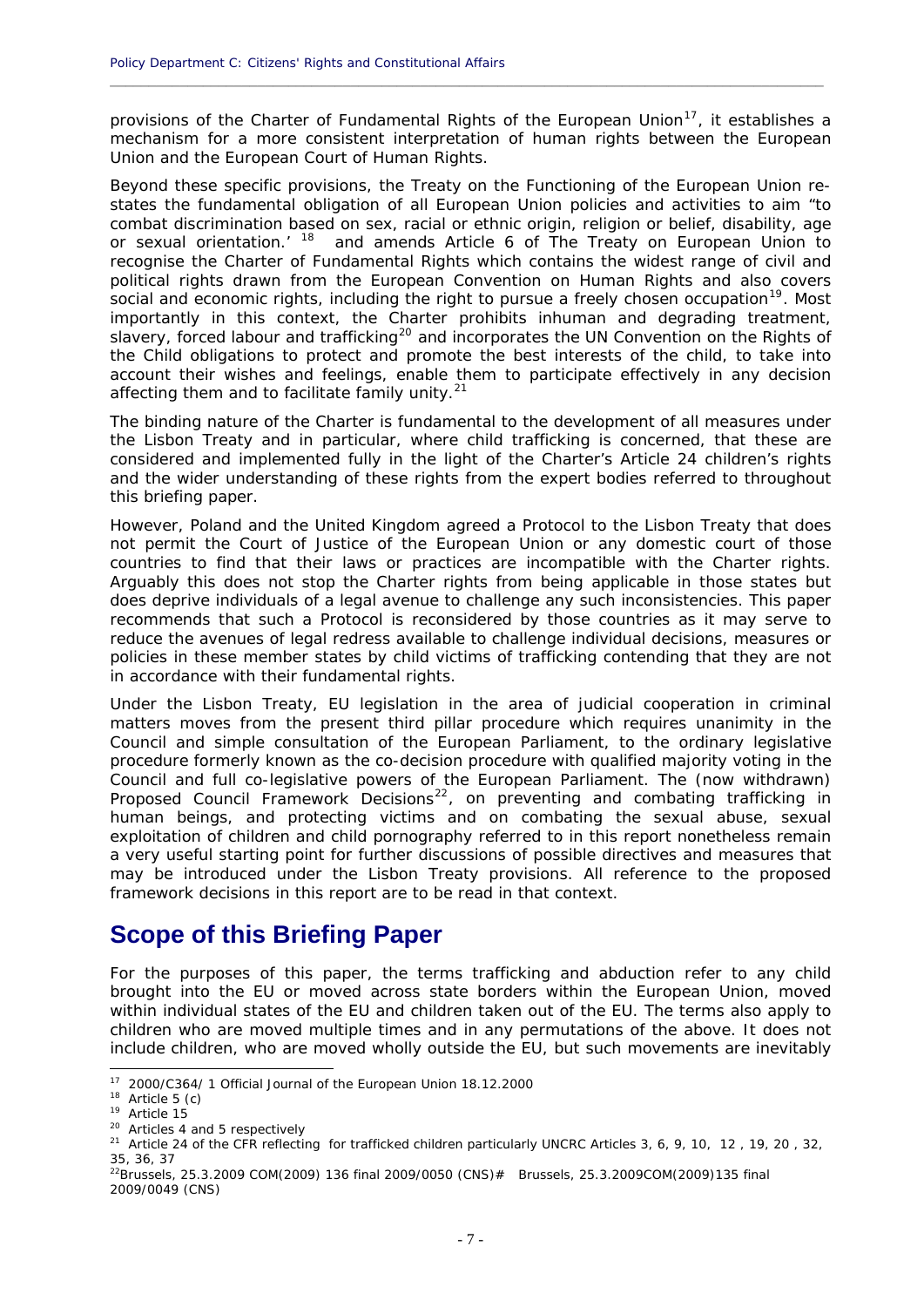part of inter-related global networks of organised trafficking and therefore European responses to such activities cannot be viewed in isolation from the wider global phenomenon.

 $\_$  , and the set of the set of the set of the set of the set of the set of the set of the set of the set of the set of the set of the set of the set of the set of the set of the set of the set of the set of the set of th

This briefing paper does not address the question of children whose entry into the EU is facilitated, whether using genuine, false or fraudulently obtained documentation, by relatives or agents for the purpose of seeking protection under international refugee and humanitarian laws, nor the movement of children with or by family members for migration purposes or in the exercise of European free movement and residency rights, whether these movements are to be regular or irregular. However, children who are moved across international borders ostensibly for protection or migration purposes may also be or become trafficked or abducted en route or after arrival.

It does not include children who have been removed without consent from the care of one parent or carer by or on behalf of another where this is in the context solely of family disputes relating to a child's care, parental residence, contact rights and arrangements. Such abductions are dealt with primarily under *The Hague Convention of 25 October 1980 on the Civil Aspects of International Child Abduction*[23](#page-9-0) and as such are outside the scope of this paper. It is noted, however, that there are a large number of children who are affected by this form of abduction and much can be learned from the expertise of the Hague Conference on Private International Law and its specialist section on Child Abduction.<sup>[24](#page-9-1)</sup>

The needs and rights of child victims of trafficking and abduction are considered equally to any other child, irrespective of the lawfulness or otherwise of their entry into and presence within the EU.

# **The Definition of Child Trafficking**

For the purpose of this paper, the definitions of trafficking are those set out in Article 4 of the *Council of Europe Convention on Action against Trafficking in Human Beings* (CECT) which came into force in April 2009.<sup>[25](#page-9-2)</sup> The Convention adopted and extended the earlier Palermo Protocol<sup>[26](#page-9-3)</sup> definition of trafficking with the additional recognition that it can be "national or trans-national, whether or not connected to organized crime". The CECT provides the most comprehensive European protection and prevention framework to date and emphasises the development of a mechanism to identify victims of trafficking. Children are recognised as particularly vulnerable and are to be afforded a high level of protection and support.

Simply put, *"child trafficking is the movement of children within and/or across borders using force, coercion or deception for the purpose of exploitation".*[27](#page-9-4)

## **Prevalence and Data Collection on Child Trafficking**

It is perhaps shocking to read in a recent and extensive report on child trafficking by the European Union's Agency for Fundamental Rights (FRA): *"Although the urgent need for data concerning child trafficking has been stressed repeatedly, at present no accurate collection, registration and exchange of data at European level takes place. Hence no* 

<span id="page-9-1"></span><span id="page-9-0"></span><sup>&</sup>lt;sup>23</sup> Full text available at <u>http://www.hcch.net/index\_en.php?act=conventions.text&cid=24.</u><br><sup>24</sup> See http://www.hcch.net/index\_en.php?act=text.display&tid=21.<br><sup>25</sup> 2005 CETS No. 197 – Action against Trafficking in Human B

<span id="page-9-3"></span><span id="page-9-2"></span>

<sup>&</sup>lt;sup>26</sup> The Protocol to Prevent, Suppress and Punish Trafficking in Persons, especially Women and Children (adopted by resolution A/RES/55/25 of 15 November 2000 at the fifty-fifth session of the General Assembly of the United Nations).

<sup>&</sup>lt;sup>27</sup> ECPAT (End Child Pornography and Trafficking) UK

<span id="page-9-4"></span><sup>(</sup>http://www.ecpat.org.uk/downloads/Child\_Trafficking\_Q&A.pdf).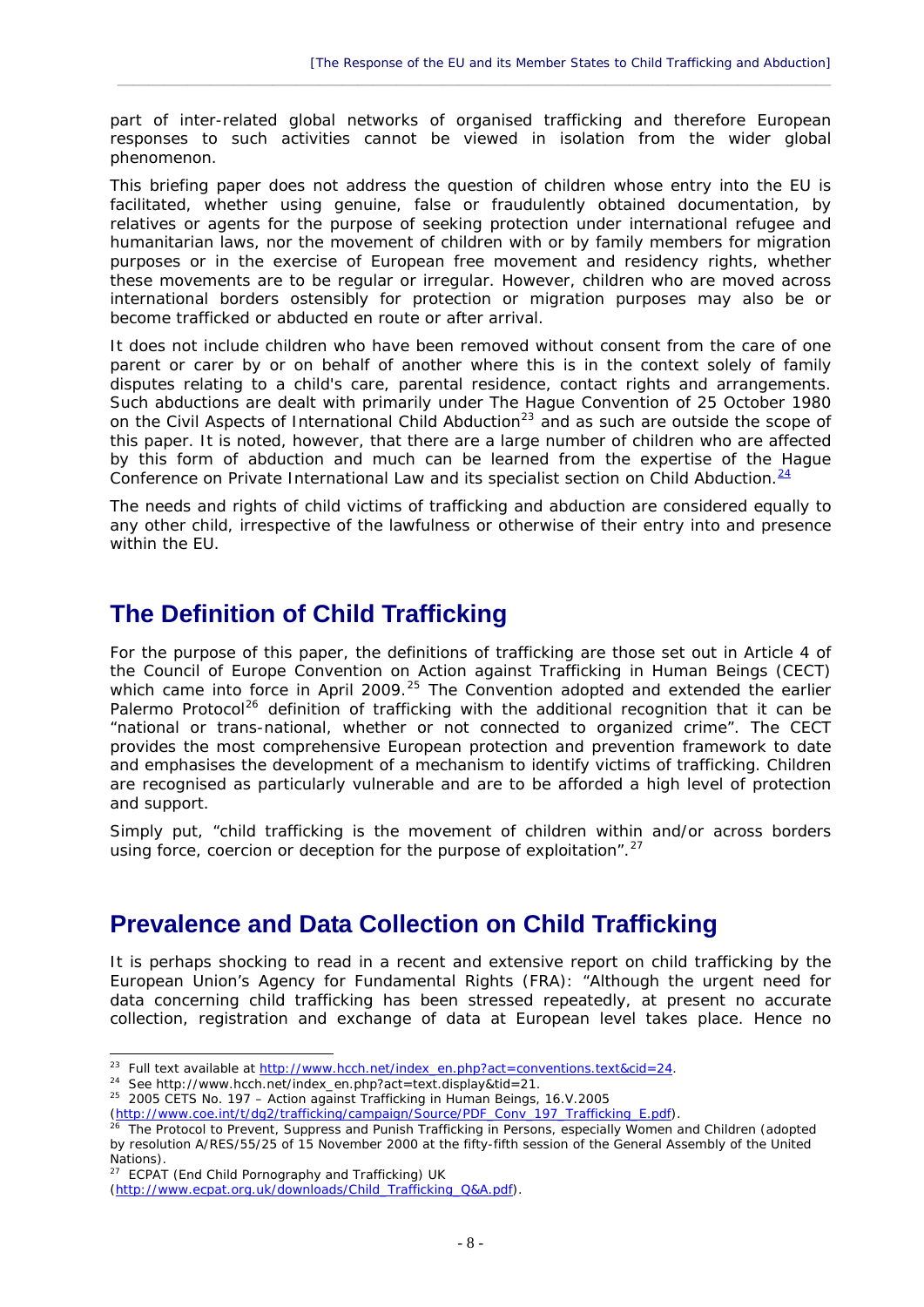*reliable statements can be made concerning the prevalence of child trafficking in the EU."*[28](#page-10-0) Such a comment by one of the key EU agencies concerned with children's rights is also consistent with other respected international bodies such as the International Labour Organisation (ILO)*[29](#page-10-1)* in recognising that without consistent and accurate data gathering it is very difficult to identify the extent of the phenomenon, to analyse it, allocate sufficient resources and to take the actions that will most effectively address the diverse elements of the child trafficking problem. These include matters of policing, prevention and prosecution, professional education and public awareness and putting in place the practical mechanisms for the protection and safeguarding of individual children.

**\_\_\_\_\_\_\_\_\_\_\_\_\_\_\_\_\_\_\_\_\_\_\_\_\_\_\_\_\_\_\_\_\_\_\_\_\_\_\_\_\_\_\_\_\_\_\_\_\_\_\_\_\_\_\_\_\_\_\_\_\_\_\_\_\_\_\_\_\_\_\_\_\_\_\_\_\_\_\_\_\_\_\_\_\_\_\_\_\_\_\_\_**

The ILO document "ILO action against trafficking in human beings 2008"<sup>[30](#page-10-2)</sup> goes on to say:

*ILO estimates on child labour indicate that as many as 1.2 million victims of trafficking are minors (under 18). It is often assumed that people are mainly trafficked for the purpose of commercial sexual exploitation. ILO estimates indicate, however, that 32% of all victims were trafficked into labour exploitation, while 43% were trafficked for sexual exploitation and 25% for a mixture of both. Women and girls make up the overwhelming majority of those trafficked for the purpose of sexual exploitation (98%).* 

This is a global estimate of numbers at any one time over a ten-year period rather than an annual figure. Other sources, though now quite old, suggest that the European statistics are in the region of 120,000 women and children trafficked annually into Europe.<sup>[31](#page-10-3)</sup> It does not give a cumulative figure of how many children may be subject to abuse and exploitation from trafficking at any one time.

This is consistent with Europol's<sup>[32](#page-10-4)</sup> estimates: According to Europol, *the number of victims trafficked to Europe might be hundred thousand yearly. Out of these, the majority are women and children. Trafficking is considered the second source of illicit profits for organised crime. In 2005 ILO (International Labour Organisation) estimated annual profits from trafficked people in forced economic and sexual exploitation worldwide to be around 31,600 million dollars*. [33](#page-10-5)

One of the major problems is the failure to keep detailed statistics specifically about children, who are often not disaggregated from other trafficking victims, often being combined with those on trafficked women. Whilst there is undoubtedly some correspondence between the profiles of trafficked girls and women, for example in sexual exploitation, types of exploitation are not gender-exclusive and cannot be neatly classified. Much more detailed work is needed to better understand the trafficking profiles of children, by gender, by age, country of origin, transit and destination and the types of exploitation and abuse experienced.

According to the "Lost Kids, Lost Futures" report,<sup>[34](#page-10-6)</sup> it is the lack of standardised methods of data collection for trafficked victims that "makes it very difficult to draw comparisons between States and to be clear about the extent to which child trafficking affects particular regions". In particular they ascribe the lack of information about the phenomenon of child trafficking to the failure by authorities to see trafficked children as victims rather than

1

<span id="page-10-1"></span>(http://www.ilo.org/ipec/areas/Traffickingofchildren/lang--en/WCMS\_113318/index.htm) "How many children are victims of trafficking today and what impact do you expect from the global economic crisis?" [Hans van de Glind: ] "In the absence of reliable new data on child trafficking, our most recent estimate in a 2005 Global Report was that 980,000 to 1,250,000 children - both boys and girls - are in forced labour as a result of trafficking." 30 http://www.ilo.org/wcmsp5/groups/public/---ed\_norm/--declaration/documents/publication/wcms\_090356.pdf,

<span id="page-10-0"></span><sup>&</sup>lt;sup>28</sup> See *Child Trafficking in the European Union- Challenges, perspectives and good* practices, FRA, op. cit., at p. 19, section 1 and 1.1 (http://fra.europa.eu/fraWebsite/attachments/Pub\_Child\_Trafficking-09\_en.pdf). <sup>29</sup> International Labour Organisation, *Questions and Answers on Child Trafficking* 

<span id="page-10-3"></span><span id="page-10-2"></span>p. 3. 31 Figure cited in B. Limanowska, *Trafficking in Human Beings in Southeastern Europe*, UNICEF, UNHCHR, OSCE-

<span id="page-10-4"></span>ODIHR (http://www.unicef.org/ceecis/Trafficking.Report.2005.pdf).<br><sup>32</sup> See Article 69D of the Treaty on the Functioning of the European Union, 2007/ C306/42 Official Journal for<br>relationship of Europol to these functions.

<span id="page-10-6"></span><span id="page-10-5"></span>

<sup>&</sup>lt;sup>33</sup>http://ec.europa.eu/justice\_home/fsj/crime/trafficking/fsj\_crime\_human\_trafficking\_en.html<br><sup>34</sup> See p. 11 of the Terre des Hommes report (http://www.terredeshommes.nl/upload/dossier/download/ 200409\_LostKidsLostFutures\_IFTdH\_ChildTrafficking.pdf).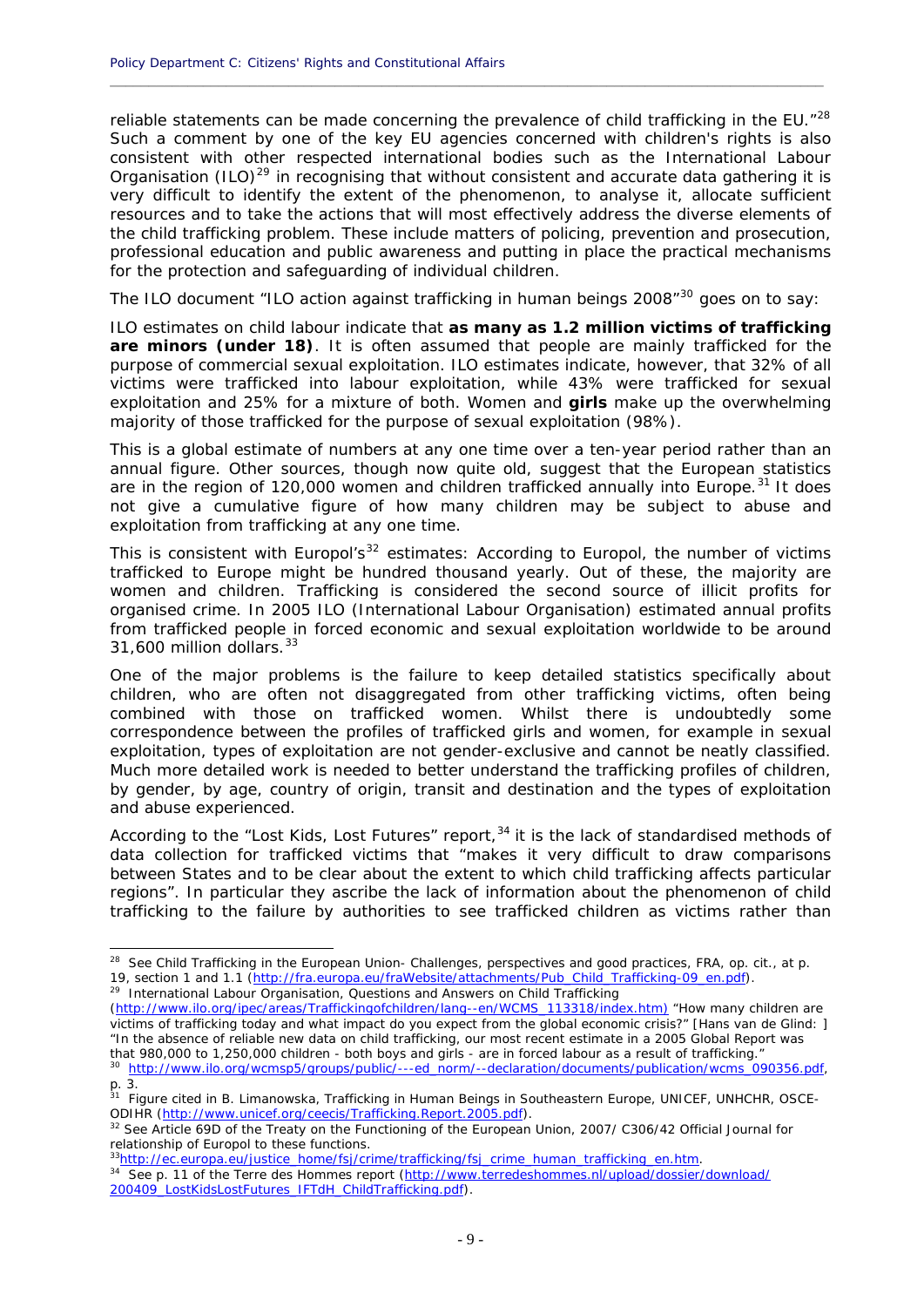criminals and their failure to distinguish between children and persons over 18 years old. In 2004 the European Commission's Experts Group on Trafficking in Human Beings, [35](#page-11-0) recommended that Member States should establish a central place where information from different sources and actors is systematically gathered and analysed.

 $\_$  , and the set of the set of the set of the set of the set of the set of the set of the set of the set of the set of the set of the set of the set of the set of the set of the set of the set of the set of the set of th

By its very nature, trafficking is clandestine and a strong element of fear is induced and control exerted over its victims. This makes it necessarily very difficult for authorities to obtain reliable information about and from individual children, let alone to gather sufficient information to produce meaningful data.

Whilst police, border officials and prosecution authorities may be well placed to investigate and bring these criminals to justice, they have not necessarily been the best-placed agencies to protect children or to elicit evidence from them in a safe way that does not risk re-traumatisation or endangering the child victim. Specialist knowledge and involvement of professionals in child welfare and safeguarding work at all stages of this process is vital and is often to be found on the front line of social welfare and child health services at the local level. All agencies involved in bringing traffickers to justice need to recruit such specialists and be trained in these skills and given sufficient resources to identify potential and actual child victims of trafficking as early as possible. They must also establish safe ways to collect and share this sensitive information with other agencies.

The Experts Group on Trafficking in Human Beings also recommended that "quantitative and qualitative research focused on children should be implemented, including the different factors influencing the risks for children and the different kinds of exploitation they suffer".<sup>[36](#page-11-1)</sup> Such measures still remain largely unimplemented in any consistent way across member states six years after those high-level recommendations.

# **Provisions Concerning Children in the Convention on Action against Trafficking**

Whilst the Convention on Action against Trafficking in Human Beings (CECT) specifically identifies the exploitation of children within its definition clauses, it also contains other important provisions addressing the vulnerability of children, as discussed below.

### *Age Verification*

*When the age of the victim is uncertain and there are reasons to believe that the victim is a child, he or she shall be presumed to be a child and shall be accorded special protection measures pending verification of his/her age.*[37](#page-11-2)

One of the biggest dangers to undocumented children entering the EU is in being misidentified and categorised as adults. As a consequence their access to special child protection procedures, welfare and child health support services are denied. It also significantly increases the risk of children remaining exposed to the dangers of their traffickers if they are excluded from child-specific protection measures.

Whilst it is most often the case that children moved across international borders will not be in possession of original documents needed for the verification of their age and identity (e.g. passports, birth certificates, etc.) this should never be used as an obstacle to applying special measures as a trafficking victim. The language of the Convention (and indeed Article 14 of proposed Framework Decision 2009/0049) says that the person claiming to be a trafficked child "*shall be presumed to be a* child", unless there is evidence to suggest

<span id="page-11-0"></span><sup>1</sup> 35 *Report of the Experts Group on Trafficking in Human Beings*, Brussels, 22.12.2004 (available at

http://ec.europa.eu/justice\_home/doc\_centre/crime/trafficking/doc\_crime\_human\_trafficking\_en.htm#Experts%2 0Group%20on%20Trafficking%20in%20Human%20Beings, pp. 22-23.<br><sup>36</sup> Ibid, p. 27.<br><sup>37</sup> CECT Article 10 (3).

<span id="page-11-2"></span><span id="page-11-1"></span>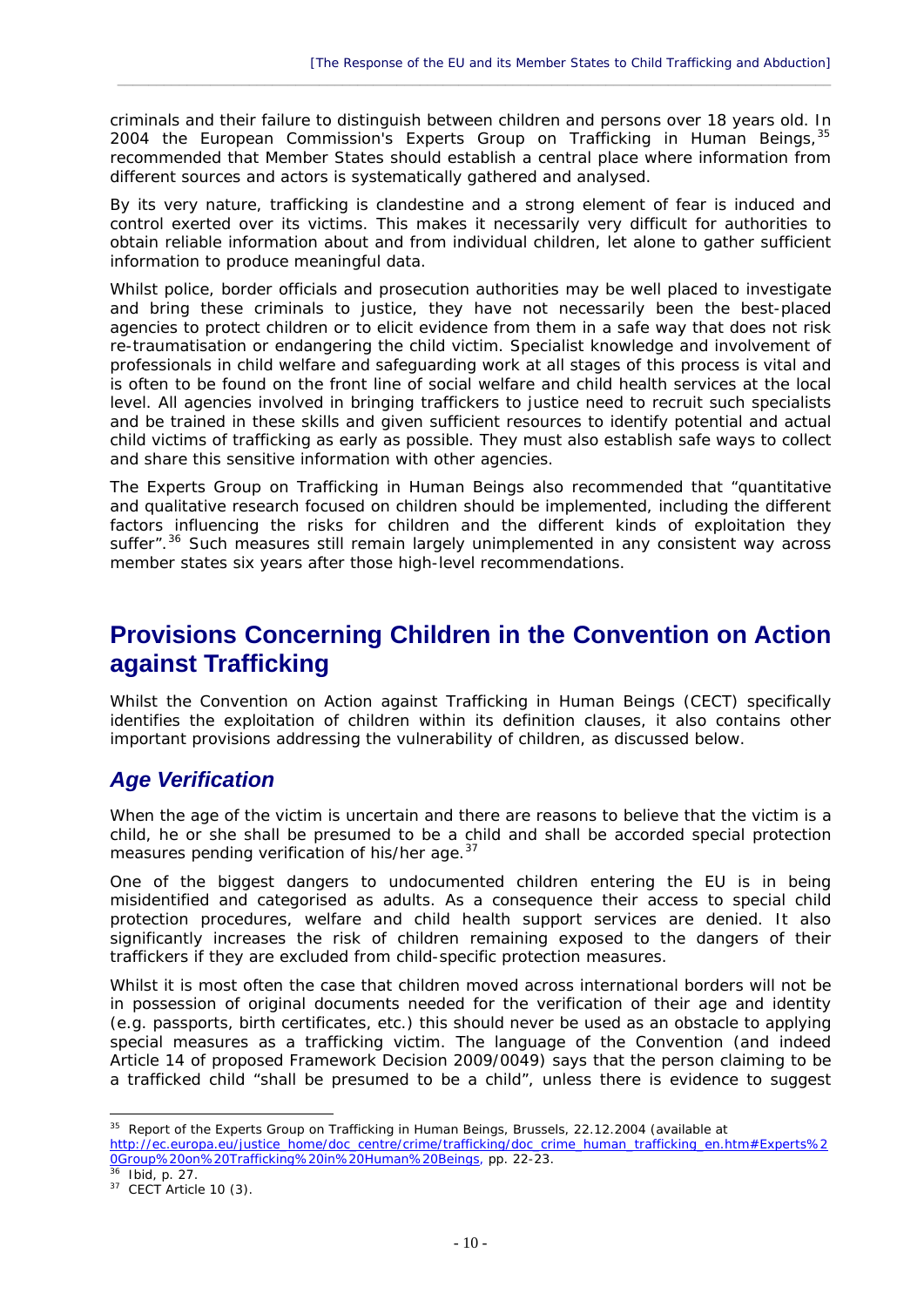otherwise "*pending verification*" of age. This wording suggests that a much stronger evidential test is required other than reliance on current age assessment processes which at best only provide an estimation with a wide margin of error.

**\_\_\_\_\_\_\_\_\_\_\_\_\_\_\_\_\_\_\_\_\_\_\_\_\_\_\_\_\_\_\_\_\_\_\_\_\_\_\_\_\_\_\_\_\_\_\_\_\_\_\_\_\_\_\_\_\_\_\_\_\_\_\_\_\_\_\_\_\_\_\_\_\_\_\_\_\_\_\_\_\_\_\_\_\_\_\_\_\_\_\_\_**

Children who are not recognised as children can easily find themselves inappropriately and unlawfully subjected to adult detention and accelerated decision-making procedures, as well as prosecution for migration and other criminal offences. In the asylum process this is a very serious problem. An unknown number<sup>[38](#page-12-0)</sup> of trafficked children enter EU state asylum procedures each year and not only fail to be recognised as trafficking victims but also fail to be recognised as children at all. As practical measures are developed and implemented under the Lisbon Treaty, every effort should be made to prevent similar dangers arising in relation to age misattribution of trafficked and exploited children.

The assessment of age where it is disputed in states' asylum determination processes is an already highly contentious area of child asylum law and practice with physical measurement, and socio-medical assessment tests having been found variously unlawful, inappropriately conducted, ethically questionable and methodologically and scientifically unreliable.<sup>[39](#page-12-1)</sup> Inappropriate practice such as x-ray testing remain a desired method of some member states like France and the UK, which are known to use or wish to use x-ray without the informed consent of the child, and contrary to Euratom ionising radiation directives that require that "*special attention shall be given to the justification of those medical exposures where there is no direct health benefit for the person undergoing the exposure and especially for those exposures on medico-legal grounds*".[40](#page-12-2)

As there are no obvious direct health benefits to children to be gained from such uses of xray, as it is arguably not a 'medico-legal' function and the accuracy of these kind of tests has never been satisfactorily established, child victims of trafficking (and indeed any other child) should never be subjected to such methods.

Nor should children be subjected to any other forms of age-assessment interviews or examination procedures, unless this is absolutely necessary. If there is a strong belief that the person claiming to be a child is not as claimed, this must be based on objective, expert evidence and/or documentary proof, not founded on subjective observations of appearance, demeanour and facial characteristics or stereotypes, which are too often relied upon by border officials. Any assessment should always be carried out with the fully informed consent of the child, accompanied by an adult exercising formal responsibility for the welfare and best interests of the child, who is independent from the state official making the decision. The child should have access to all the information relied upon by the state official in order to understand the basis of the decision and access to legal remedies and representation to challenge such a decision if necessary.<sup>[41](#page-12-3)</sup>

Rather than to speculate upon the age range of a child, Article 14 of the Proposed Framework Decision 2009/0049 (CNS) recognised that in the absence of reliable, accurate assessment processes that can verify the age, the strong presumption must be that persons claiming that they are children are immediately protected and treated as such.

<span id="page-12-0"></span><sup>&</sup>lt;sup>38</sup> No separate statistics are compiled across EU states on the number of child asylum-seekers whose claims also include having been trafficked or where the evidence suggests that they may have been trafficked nor on how many trafficked/asylum-seeking children are 'age-disputed'.

<span id="page-12-1"></span><sup>&</sup>lt;sup>39</sup> See, for example, recent UK High Court age dispute cases, A v London Borough of Croydon and the Secretary of State for the Home Department (SSHD), and WK v SSHD and Kent County Council [2009] EWHC 939. and also the UK Supreme Court judgment in R(A) v London Borough of Croydon and R(M) v London Borough of Lambeth [2009] UKSC 8.

<span id="page-12-2"></span><sup>&</sup>lt;sup>40</sup> See Article 3(1) (d) of the Council Directive 97/43/Euratom of 30 June 1997 on health protection of individuals against the dangers of ionizing radiation in relation to medical exposure, and repealing Directive 84/466/Euratom (http://eurlex.europa.eu/smartapi/cgi/sga\_doc?smartapi!celexapi!prod!

<span id="page-12-3"></span>CELEXnumdoc&lg=EN&numdoc=31997L0043&model=guichett).<br>
41 For an example of good practice recommendations in this area, see "When is a Child Not a Child", produced in May 2007 for the Immigration Law Practitioners Association by Dr. Heaven Crawley (www.ILPA.org.uk).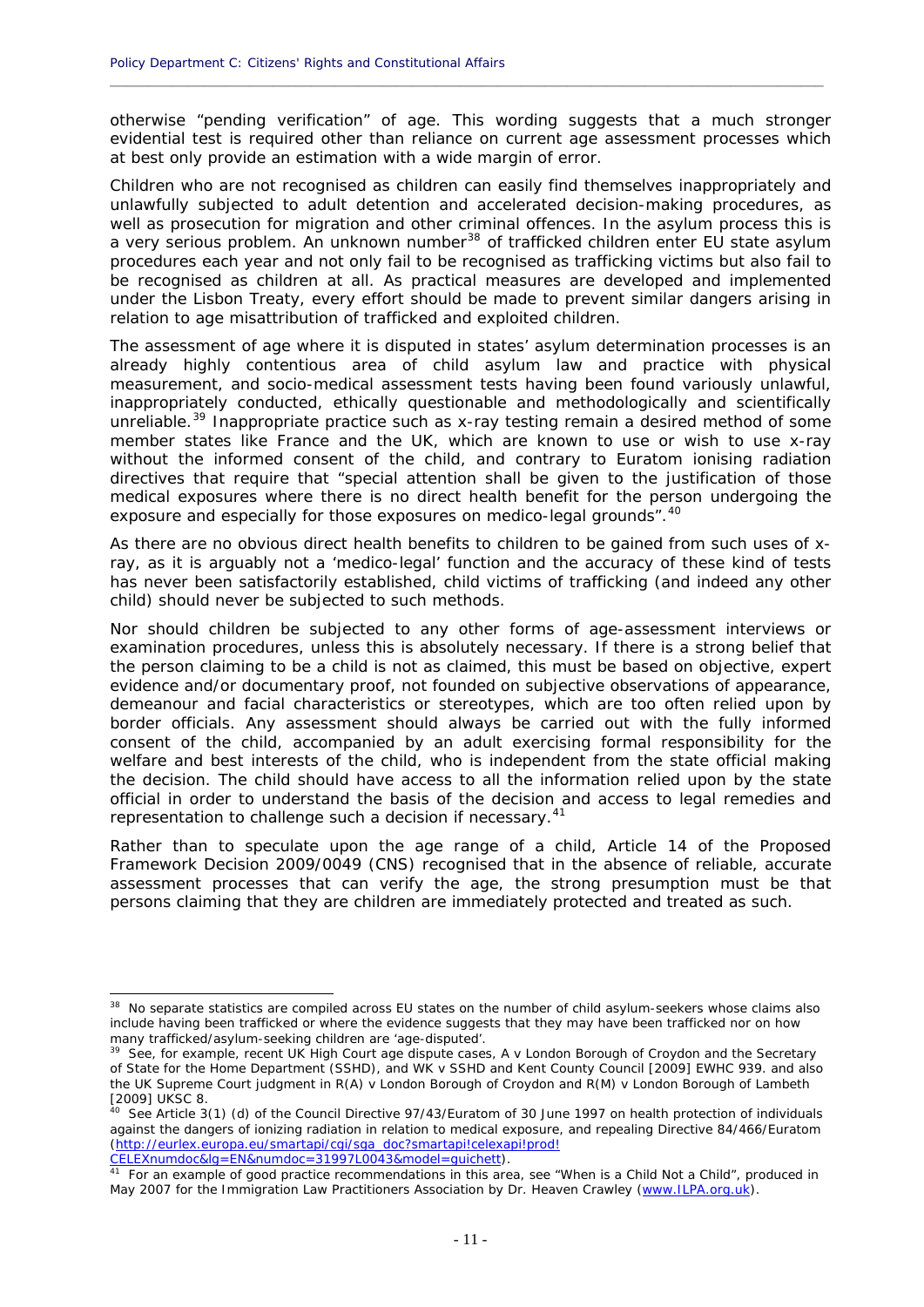### *Guardianship*

*As soon as an unaccompanied child is identified as a victim, each Party shall: provide for representation of the child by a legal guardian, organisation or authority which shall act in the best interests of that child.*[42](#page-13-0)

 $\_$  , and the set of the set of the set of the set of the set of the set of the set of the set of the set of the set of the set of the set of the set of the set of the set of the set of the set of the set of the set of th

Effective access to justice and participation in all decisions affecting a child requires that all children are able to make their wishes and feelings known<sup>[43](#page-13-1)</sup> for these to be taken into account in accordance with their age and maturity and for the best interests of the child to be upheld not just in respect of major decisions but in all aspects of the processes they are engaged in. The majority of children who are trafficked are unaccompanied by anyone exercising formal legal care and responsibility for them.<sup>[44](#page-13-2)</sup> Whilst many agencies may have child welfare duties within their wider formal responsibilities, such as police investigations and prosecutions, border control and security, social services and housing, judicial officers, none necessarily hold an independent function specifically to promote the best interests of the child in their engagement with these agencies. It is essential, particularly for trafficked children, to have a dedicated independent guardian to represent their best interests throughout all procedures and to ensure that the child's welfare needs are being met. This is in addition to an independent legal representative free of charge to the child. The UN Committee on the Rights of the Child's General Comment Number 6 on Separated Children strongly advocates guardianship for all unaccompanied children. Contrary to the proposed Council framework decision, future instruments on trafficking should include such an express provision.

#### *Family tracing and contacts with country of origin*

*As soon as an unaccompanied child is identified as a victim, each Party shall: take the necessary steps to establish his/her identity and nationality; make every effort to locate his/her family when this is in the best interests of the child.*[45](#page-13-3)

The right to maintain family unity is a key provision of the UN Convention on the Rights of the Child<sup>[46](#page-13-4)</sup> but the establishment of a child's identity and family relationships should be approached very cautiously. Any steps to make enquiries in the country of origin or with consular staff of that country or to re-establish links with family members must always be carried out by specialist staff and only in a way that meets the best interests of the child. Until it is ascertained otherwise, there is always a danger that family members may be a willing or unwilling participant in the trafficking of the child, or they may be exposed to harm themselves if traffickers become aware that contacts, especially through criminal investigators, are being carried out. Premature or unsafe communications with the country of origin may also undermine refugee determination processes or even create a *refugee sur place* situation for the child, preventing efforts to reunite the child and family. If it is shown to be safe to re-establish the child's links with family members, especially parents, then consideration should equally be given to family unity being achieved by joining the child in the receiving country rather than repatriation of the child if it is unsafe for other reasons for the child to be returned home.

#### *Reflection, residence permits and decisions to repatriate*

These also apply as equally to children as to adults but must be approached in a way that recognises the need to promote the best interests of the child,  $47$  does not discriminate

<sup>-</sup>

<span id="page-13-2"></span>

<span id="page-13-1"></span><span id="page-13-0"></span><sup>&</sup>lt;sup>42</sup> Article 10 (4) (a) Council of Europe Convention on Action against Trafficking in Human Beings.<br><sup>43</sup> UN Convention on the Rights of the Child, Article 12.<br><sup>44</sup> Although a child may present to authority with a purporte Trafficking indicators and toolkits should be used to query such relationships; see further below under section Indicators of Trafficking.

<span id="page-13-5"></span><span id="page-13-4"></span>

<span id="page-13-3"></span><sup>&</sup>lt;sup>45</sup> Ibid., Article 10 (4) (b) and (c).<br><sup>46</sup> UNCRC, Articles 8 and 9.<br><sup>47</sup> United Nations Convention on the Rights of the Child, Article 3.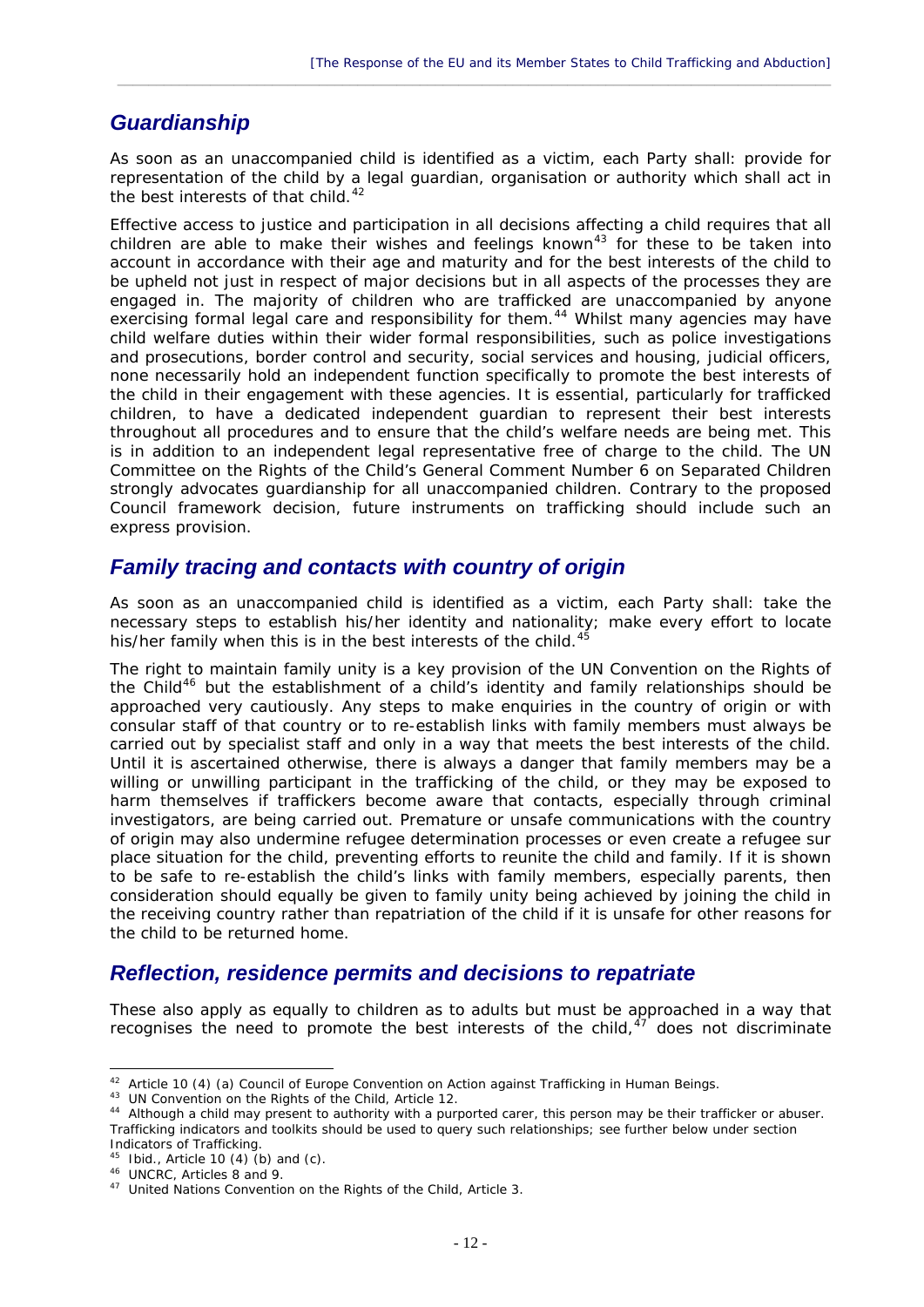against children<sup>[48](#page-14-0)</sup> and must not be applied in any way that fails to take into account the wishes and feelings of the child and their right to be heard in relation to such a decision.<sup>[49](#page-14-1)</sup>

**\_\_\_\_\_\_\_\_\_\_\_\_\_\_\_\_\_\_\_\_\_\_\_\_\_\_\_\_\_\_\_\_\_\_\_\_\_\_\_\_\_\_\_\_\_\_\_\_\_\_\_\_\_\_\_\_\_\_\_\_\_\_\_\_\_\_\_\_\_\_\_\_\_\_\_\_\_\_\_\_\_\_\_\_\_\_\_\_\_\_\_\_**

A reflection period for those identified as victims of trafficking<sup>[50](#page-14-2)</sup> should be given, in order to allow a victim time in which to obtain assistance without being put under pressure to make an immigration or asylum claim or to cooperate with police.

*A renewable residence permit to be granted to a victim of trafficking if the victim cooperates with the police or if their personal circumstances warrant it.*[51](#page-14-3)

*Child victims shall not be returned to a state, if there is indication, following a risk and security assessment, that such return would not be in the best interests of the child.*[52](#page-14-4)

Strict adherence to minimum periods under these provisions may be problematic in children's cases. In relation to the reflection period, children may often lack the necessary capacity or personal resources to consider their position within a short time period, even with the assistance of a child specialist or guardian to support them. The child may be unable or unwilling or afraid to cooperate or participate in investigations at all or within a time schedule that is convenient or expedient to the authorities because of the traumatic nature of their experiences and their age and maturity and the psychological difficulty of making such disclosures without specialist support. What might be considered a reasonable minimum period for an adult to weight all the relevant issues may put undue pressure on a child and could serve to inhibit disclosure and even put the child at more risk of harm of retraumatisation through premature disclosure. A lack of capacity or willingness to cooperate should never be used by the responsible state authorities to deny a child access to these protection measures and the provision in Article 13 CETS that *such a period shall be sufficient for the person concerned to recover and escape the influence of traffickers* rather than an over-emphasis placed upon that Article's cooperation provisions should be the relevant determining factor in all children's cases. The best interests of the child and not of the prosecution and investigation authorities must be the primary consideration.

As with reflection periods, the length of residence permits should always be based on the personal needs of the child and not cooperation provisions. Residence permits should always be issued for as long as the child's situation requires it, avoiding the need for unduly frequent renewals. In accordance with Article 14 (2) of the Convention on Action Against Trafficking, t*he residence permit for child victims […] shall be issued in accordance with the*  best interests of the child and, where appropriate, renewed under the same conditions. This decision should be formed on the basis of specialist child welfare and psychological assessment reports and all relevant risk factors. A child who is provided only short periods of renewable temporary permission to reside may not be able to engage effectively with psychological recovery and reintegration treatment programmes if they feel that at a point in the near future they might face disruption of treatment and the sudden removal of protection. This would not be in the child's best interests nor would it provide an "*environment which fosters the dignity and self respect of the child*", required for such treatment under Article 39 of the Convention on the Rights of the Child.

A durable solution that offers lasting protection to the child as soon as possible after identification is needed to create the best possible conditions for a child's recovery. If reintegration in the child's country of origin is to be considered later to be in the child's best interests, then such arrangements should be explored and made in full consultation with the child and child experts when the conditions in the country of origin have been assessed to meet the best interests of the child including their on-going treatment needs, and no serious risk of re-traumatisation, re-trafficking or exposure to other further harm. No removal actions should ever be commenced where there are other legal barriers to removal, for example if a trafficked child has the benefit of refugee protection or where

<span id="page-14-0"></span><sup>&</sup>lt;sup>48</sup> Ibid., Article 2.

<span id="page-14-2"></span><span id="page-14-1"></span><sup>&</sup>lt;sup>49</sup> Ibid., Article 12.<br><sup>50</sup> Council of Europe Convention on Action against Trafficking in Human Beings, Article 13.<br><sup>51</sup> Ibid., Article 14.<br><sup>52</sup> Ibid., Article 16 (7).

<span id="page-14-4"></span><span id="page-14-3"></span>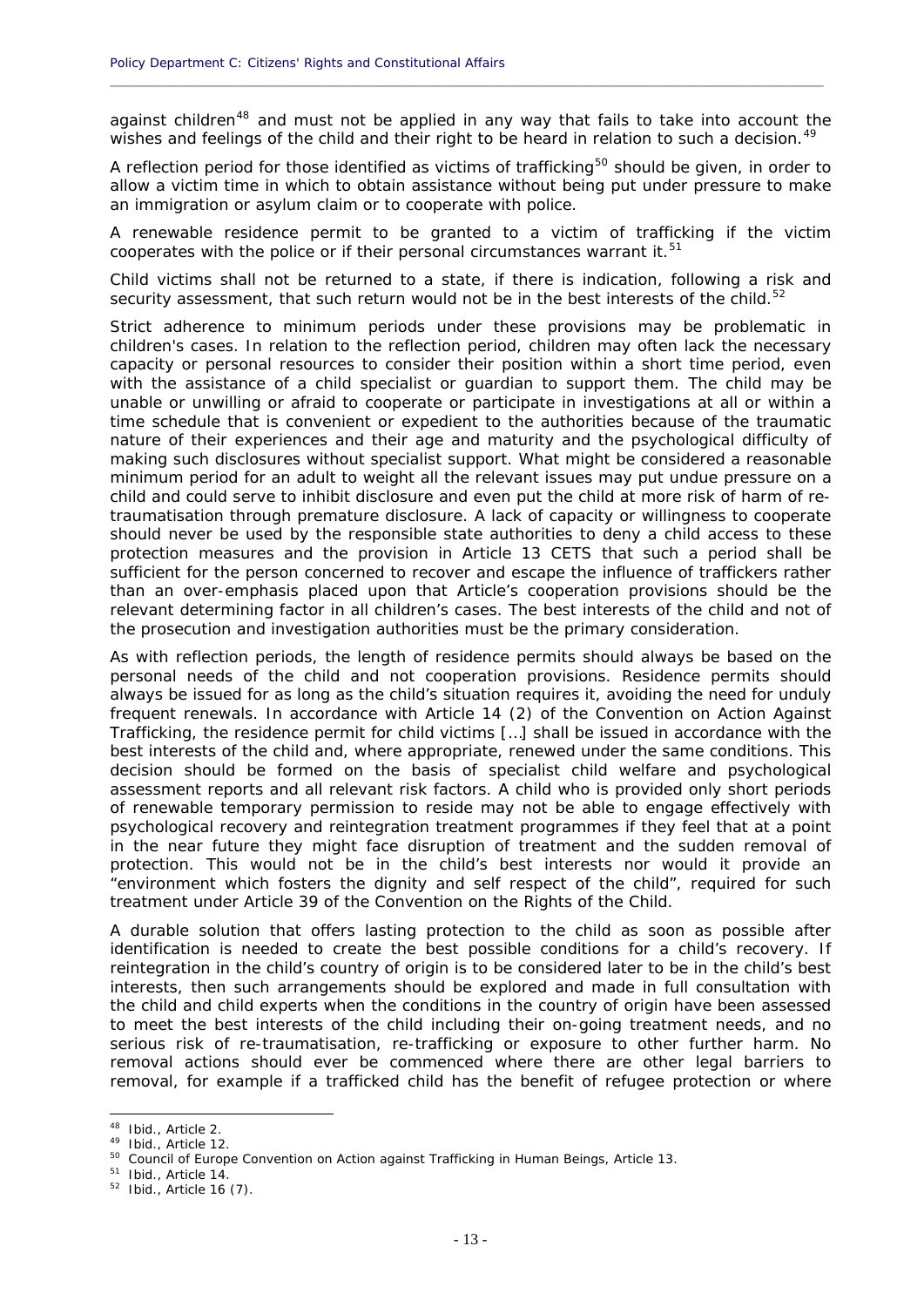legal proceedings are outstanding on that issue.

This would be consistent with the obligations set out in the Assistance to Victims provisions of Article 12 (1) to (7) of the Convention on Action against Trafficking, and the long-term recovery aims of Article 14 (3) of Proposed Framework Decision 2009/0049 and also with the authoritative guidance issued by the UN Committee on the Rights of the Child in its General Comments, in particular on Separated Children<sup>[53](#page-15-0)</sup> and the Right of the Child to Be Heard.<sup>[54](#page-15-1)</sup>

 $\_$  , and the set of the set of the set of the set of the set of the set of the set of the set of the set of the set of the set of the set of the set of the set of the set of the set of the set of the set of the set of th

#### *Compensation*

Article 15 of CECT provides that *Each Party shall adopt such legislative or other measures as may be necessary to guarantee compensation for victims […].* 

In the United Kingdom, a 'Criminal Injuries Compensation Scheme' and appeal process has long been established to award damages for personal injuries caused to victims of crime generally<sup>[55](#page-15-2)</sup> and which has recently been successfully held to apply to cases of trafficking for sexual exploitation, including child victims. In July 2007, two sisters, one a young adult one a child, having been granted humanitarian protection after being sexually exploited as trafficking victims, were awarded compensation, between them of £82,500 for sexual abuse and £60,000 for "loss of earnings and loss of opportunity".<sup>[56](#page-15-3)</sup> This relatively high level of award recognises (at least in the UK) that the injuries, both mental and physical, suffered through sexual exploitation demand significant financial redress to be made available to victims. Such a scheme is consistent with the requirements of Article 15 of the Convention against Trafficking, Proposed Framework Decision 2009/0050 Article 9 (6) and the related Council Directive 2004/80/EC of 29 April 2004[57](#page-15-4) on compensation for crime victims.

#### *Non-application of sanctions to the victim*

Following the provisions of Article 26 of the Convention on Action against Trafficking, Proposed Framework Decision 2009/0049 provided<sup>[58](#page-15-5)</sup> for the non-prosecution of victims for their involvement in unlawful activities as a direct consequence of being subjected to those offences. This includes children. State Prosecutors, Courts and Legal Representatives need to be aware of these provisions and ensure that children who are discovered by law enforcement agencies in illegal activities connected to their exploitation are not criminalised. Children in situations of exploitation should be presumed to be coerced and acting under duress. In order to ensure that children do not enter criminal proceedings and even worse, are then convicted, held in custody and even face deportation, prosecutors and criminal courts should establish clear written policies and practices for reducing the risk of unlawful sanctions against victims. A child is placed at even further risk of harm psychologically when subjected to penal proceedings alongside their traffickers. It may, if the child is also seeking asylum, be contrary to the international law prohibitions against penalty for entry<sup>[59](#page-15-6)</sup> to seek refugee protection. Compensation should also be available in state laws to any person unlawfully prosecuted or punished by criminal and non-criminal measures (such as removal of welfare support or curtailment of lawful residence status). The UK courts have recently issued judgment<sup>[60](#page-15-7)</sup> in a case of a 16-year old girl reversing her conviction and sentence for using false documents to help her escape. The court found serious failures by lawyers, prosecutors and the criminal courts to protect her as a child victim. This has led to the revision of UK prosecution practice and its new guidance may be

<span id="page-15-0"></span><sup>&</sup>lt;sup>53</sup> General Comment 6 (http://www2.ohchr.org/english/bodies/crc/comments.htm).

<span id="page-15-2"></span><span id="page-15-1"></span> $54$  UNCRC General Comment 12, ibid.<br> $55$  By the Criminal Injuries Compensation Act 1995, amended most recently in 2008.<br> $56$  The case is anonymised to protect the victims and the iudament unreported but cited by Sandhya

<span id="page-15-3"></span>counsel of Tooks Court Chambers, London, UK in her book, *Human Trafficking, Human Rights Law and Practice*, LAG Publications, 2009, p. 192.<br><sup>57</sup> OJ L 261, 6.8.2004, p. 15.

<span id="page-15-6"></span><span id="page-15-5"></span>

<span id="page-15-4"></span><sup>&</sup>lt;sup>58</sup> At Article 11.<br><sup>59</sup> Article 31, 1951 Convention Relating to the Status of Refugees.<br><sup>60</sup> R v O [2008] EWCA Crim 2835.

<span id="page-15-7"></span>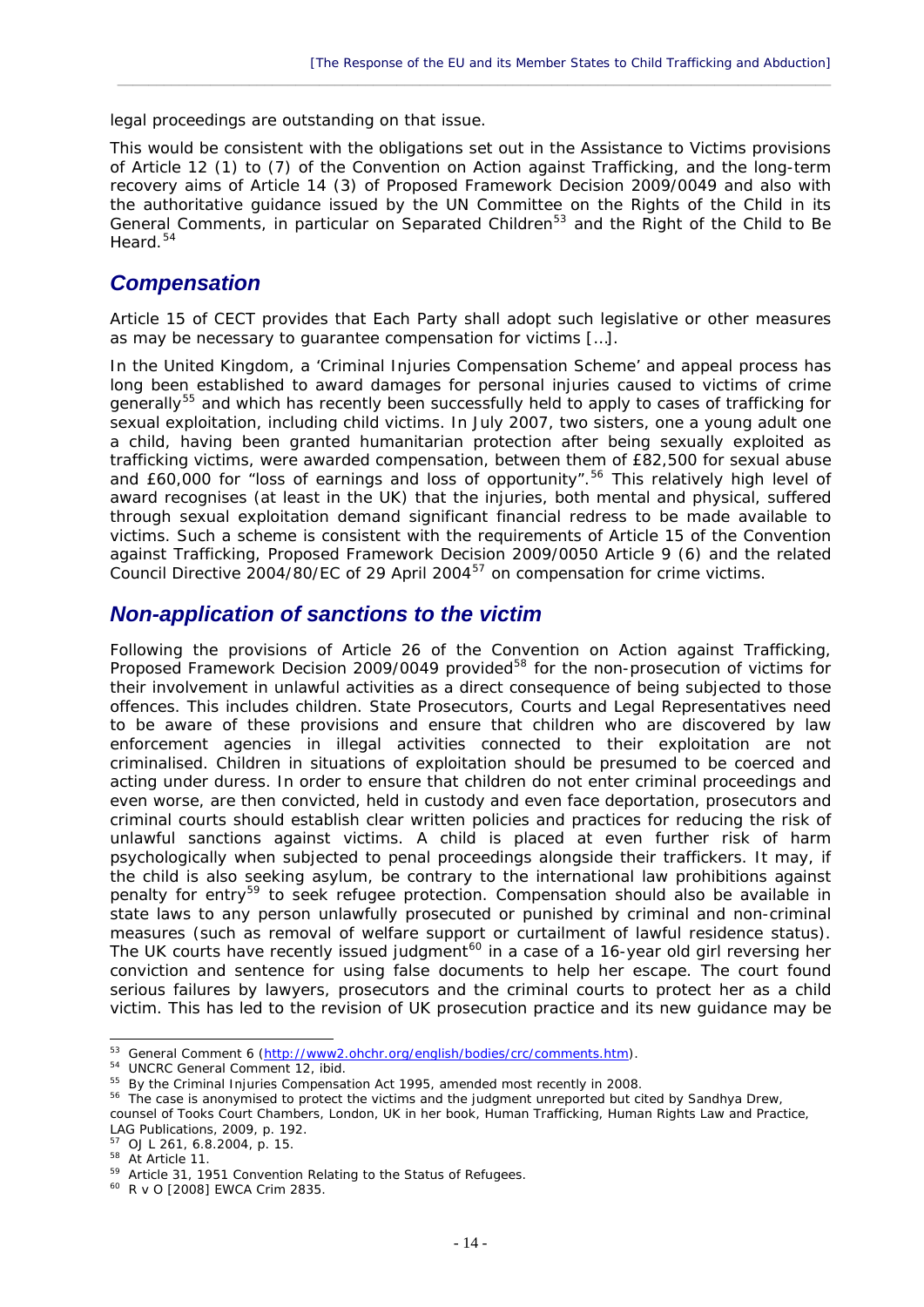considered to be an example of good practice.<sup>[61](#page-16-0)</sup>

## **Indicators of Child Trafficking**

Early intervention is critical to protecting children. Victims of trafficking, especially children, do not usually come forward on their own for many reasons, not least the coercive nature of their relationship with their exploiters. Therefore indicators of child trafficking need to be used whenever it is suspected that a child may be trafficked and a greater awareness of these indicators needs to be widely disseminated across all agencies dealing with trafficking issues.

**\_\_\_\_\_\_\_\_\_\_\_\_\_\_\_\_\_\_\_\_\_\_\_\_\_\_\_\_\_\_\_\_\_\_\_\_\_\_\_\_\_\_\_\_\_\_\_\_\_\_\_\_\_\_\_\_\_\_\_\_\_\_\_\_\_\_\_\_\_\_\_\_\_\_\_\_\_\_\_\_\_\_\_\_\_\_\_\_\_\_\_\_**

The International Labour Organization (ILO) published in 2009 its *Delphi Operational Indicators of Trafficking under its Special Action Programme to combat Forced Labour.*[62](#page-16-1) This comprehensive set of indicators includes children and the methodology was devised jointly with the European Commission. The UN Office on Drugs and Crime Online Toolkit to form, which the Latepean communities of the protection of combat Trafficking in Persons<sup>[63](#page-16-2)</sup> (5.19 Special considerations relating to the protection of *child witnesses*) also reflects much that is highly relevant to implementing legislation<sup>[64](#page-16-3)</sup> in relation to the prosecution of traffickers, containing as it does, very practical steps for identifying, protecting and assisting child victims in particular, "*understanding that the protection required by children participating in legal proceedings is different from the basic protection needed by all trafficked children, because there is a real risk that the procedures used at trials and in other proceedings may themselves expose children to harm."* 

A child who feels safe and trusts the adults responsible for his or her protection is much more likely to be able to disclose traumatic experiences, give a more detailed and consistent account and provide more effective witness testimony to support successful prosecutions.

The United Nations Children's Fund (UNICEF) has produced detailed guidance for parliamentarians on the subject of trafficked children.<sup>[65](#page-16-4)</sup> including:

factors that make children vulnerable; establishing 'special trafficking units' made up of such law enforcement agents as police, prosecutors, border patrols, immigration officials and judges, coordinating law enforcement operations related to trafficking, victims' rights and specific needs, and referral procedures to organizations and agencies that can provide appropriate services. When children are involved in criminal proceedings against traffickers, safeguards are to be implemented to protect them from further victimization. Parliamentarians are encouraged to establish measures and protocols to ensure that child trafficking victims are treated with respect, dignity and sensitivity to their special needs. This includes appointing appropriate legal representation for the child and minimizing direct contact between the child and the offender.

UNICEF has also issued its *Guidelines on the Protection of Child Victims of Trafficking*<sup>[66](#page-16-5)</sup> in 2006 recommending:

access to justice for child victims and witnesses of trafficking requiring special protection, assistance and support in order to prevent additional hardship as a result of their participation in the criminal justice process and in order to ensure that their best interests and dignity are respected. Guardians shall ensure that

<span id="page-16-1"></span><span id="page-16-0"></span><sup>&</sup>lt;sup>61</sup> See later under section on Examples of Good Practice.<br><sup>62</sup> Available at http://ilo.org/sapl/Informationresources/Factsheetsandbrochures/lang--en/docName-WCMS\_105023/index.htm.

<span id="page-16-2"></span><sup>&</sup>lt;sup>63</sup> Available at http://www.unodc.org/unodc/en/human-trafficking/electronic-toolkit-to-combat-trafficking-in-<br>persons---index.html.

<span id="page-16-3"></span> $64$  Articles 14 and 15 of proposed Framework Decision 2009/0049 and Articles 10 and 11 of proposed Framework Decision 2009/0050.

<span id="page-16-5"></span><span id="page-16-4"></span><sup>&</sup>lt;sup>65</sup> The UNICEF **Handbook for Parliamentarians on Child Trafficking (n°9), 2005.** 66 http://www.unicef.org/ceecis/0610-Unicef\_Victims\_Guidelines\_en.pdf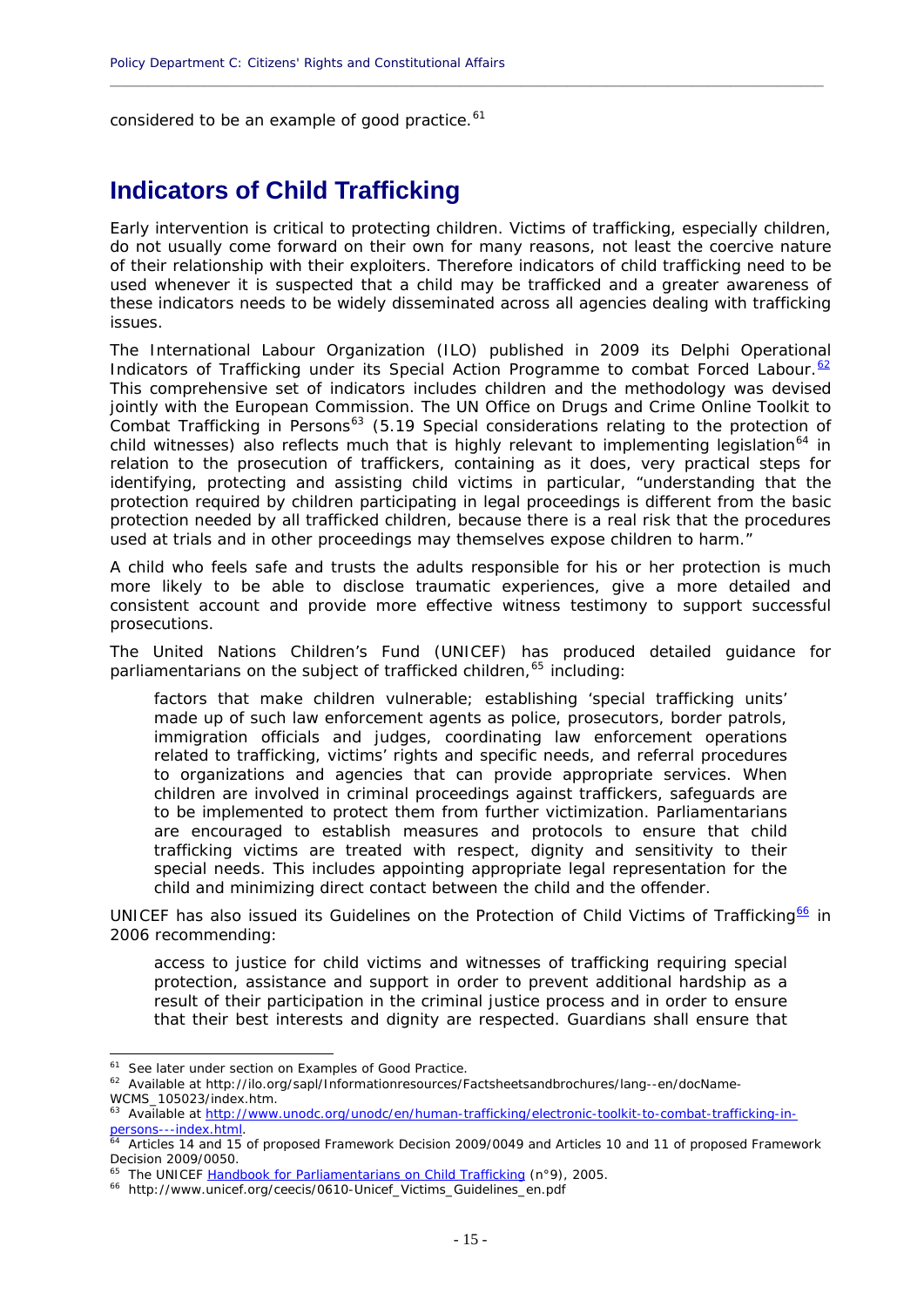the child victim is fully informed about security issues, risks and criminal procedures before he or she decides whether or not to testify in criminal proceedings … as well as during trial hearing.

 $\_$  , and the set of the set of the set of the set of the set of the set of the set of the set of the set of the set of the set of the set of the set of the set of the set of the set of the set of the set of the set of th

UNICEF recommends that law enforcement authorities, in cooperation with social services and non-governmental organisations, shall provide necessary legal assistance in a language that is accessible (understandable) to the child. Measures should be taken to exclude the public and the media from the courtroom when a child is giving testimony. Law enforcement authorities, prosecutors, judges and magistrates should apply child-friendly practices, including interview rooms designed for children, interdisciplinary services for child victims integrated under one roof, modified court environments that take child witnesses into consideration, use of recesses during a child's testimony, hearings scheduled at times of day appropriate to the age and maturity of the child, and on-call systems to ensure the child goes to court only when necessary. If necessary, amending their code of penal procedure to take account of the specific needs of a child victim and to allow for facilities such as videotaping of the child's testimony and presentation of the videotaped testimony in court as an official piece of evidence. Much of this very practical guidance was contained in Article 15 of proposed Framework Decision 2009/49.

# **Trafficking and its Relationship with Refugee Protection**

A child may also, by reason of the factual history of his/her case, be eligible for international protection as a refugee or under other subsidiary or complementary protection mechanisms. $67$  A child should not be prevented from claiming asylum where this is appropriate on a proper investigation of their claim, nor provided with a lesser or temporary status if other more durable provisions also apply to their individual situation.

Such a situation where children are not only victims of trafficking but also in need of protection as refugees because either there are additional persecutory risks beyond the issue of trafficking or where the trafficking and continuing exploitation itself may constitute persecution under international refugee law needs careful consideration to ensure that the full extent of child-specific forms of persecution are understood and that refugee protection rights and measures are explored and also made available to trafficked children.

The UNHCR provides helpful guidance on approaching such cases in its Guidelines on International Protection No. 7: The Application of Article 1A(2) of the 1951 Convention and/or 1967 Protocol Relating to the Status of Refugees to Victims of Trafficking and Persons at Risk of Being Trafficked.<sup>[68](#page-17-1)</sup> In determining what is in the best interests of a child in any given situation or decision, UNICEF<sup>[69](#page-17-2)</sup> and United Nations High Commissioner for Refugees (UNHCR)<sup>[70](#page-17-3)</sup> have provided extensive practical guidance not only on the meaning of Article 3 (best interests) but its inter-relationship with all other rights and obligations set out in the UNCRC. Both these sets of guidance are commended to this report's readers.

<span id="page-17-1"></span>

-

<span id="page-17-3"></span>(http://www.unhcr.org/refworld/docid/48480c342.htm).

<span id="page-17-0"></span> $67$  For example, see European Qualifications Directive 2004/83/EC of 29 April 2004 on minimum standards for the qualification and status of third country nationals or stateless persons as refugees or as persons who otherwise need international protection and the content of the protection granted (Preamble para. (12) (best interests of child primary consideration); (20) (child-specific forms of persecution); Arts. 9(f) (child-specific forms of persecution); 20(3) (take into account special considerations for children); 20(5) (best interests of child to be primary consideration); 30 (unaccompanied minors).<br><sup>68</sup> UN Doc. HCR/GIP/06/07, 7 April 2006.

<span id="page-17-2"></span><sup>&</sup>lt;sup>69</sup> "Implementation Handbook for the Convention on the Rights of the Child", fully revised 3rd edition, 2008, authors P. Newell and R. Hodgkin (http://unicef.org/publications/index\_43110.html). <sup>70</sup> UNHCR, "Guidelines on Formal Determination of the Best Interests of the Child"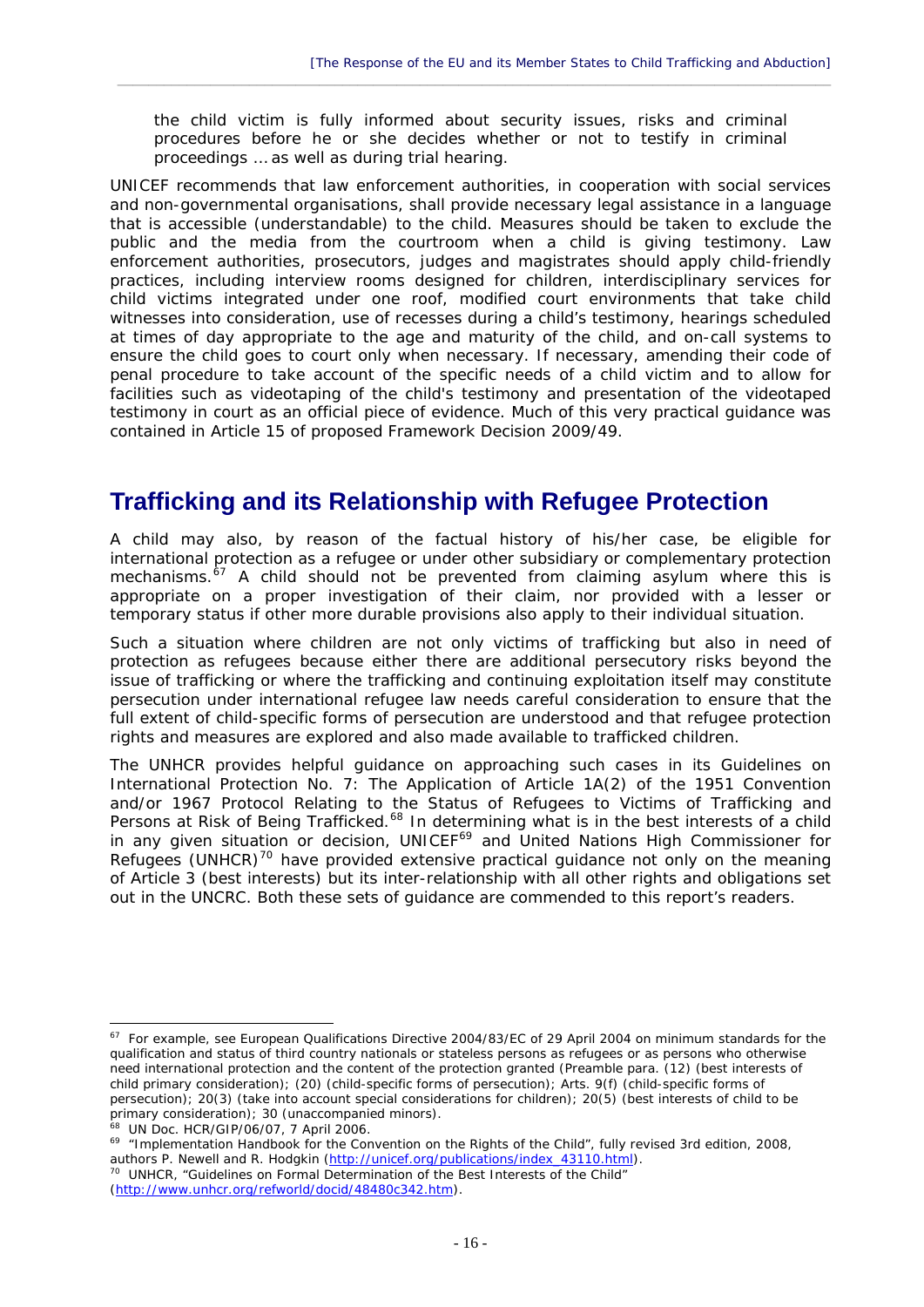# **Examples of Good Practice and Joint Working**

The pioneering **Belgian** anti-trafficking NGO, Payoke, is a specialised shelter and counseling centre for victims of the international trade in human beings, which has always prided itself on its pioneering approach and the importance of cooperation between all stakeholders. It is a good illustration of the experience, insight and knowledge needed to tackle trafficking in human beings. It was for example Payoke that originally proposed the subsequently adopted short-term residence provisions of the Convention against Trafficking.<sup>7</sup>

**\_\_\_\_\_\_\_\_\_\_\_\_\_\_\_\_\_\_\_\_\_\_\_\_\_\_\_\_\_\_\_\_\_\_\_\_\_\_\_\_\_\_\_\_\_\_\_\_\_\_\_\_\_\_\_\_\_\_\_\_\_\_\_\_\_\_\_\_\_\_\_\_\_\_\_\_\_\_\_\_\_\_\_\_\_\_\_\_\_\_\_\_**

In the **United Kingdom**, a number of NGOs, including ECPAT (UK) and the Poppy Project, have been highly active in securing the adoption of measures by the UK government to support and protect trafficking victims. As a result of such work, the UK Home Office has developed its own Trafficking Toolkit,  $\frac{72}{2}$  $\frac{72}{2}$  $\frac{72}{2}$  and as part of its Action Plan on Trafficking, the UK established a national referral mechanism (NRM) to the UK Human Trafficking Centre in April 2009 for identifying and protecting victims of trafficking which acts as the 'competent authority' to determine if there are grounds to accept that a person has been trafficked. An assessment tool<sup>[73](#page-18-2)</sup> for identifying child victims of trafficking has also been developed and training and statutory guidance to child safeguarding agencies are now being provided. The Crown Prosecution Service has issued revised detailed guidance to its prosecutors to prevent sanctions against victims and improve joint working.<sup>[74](#page-18-3)</sup>

**In the Czech Republic**, the non-governmental organisation La Strada offers to trafficked persons: free and anonymous accommodation; free food and clothing; free social assistance and consultations; time- and amount-limited financial support; facilitation of legal assistance; facilitation of health care; facilitation of psychological and psychotherapeutic help; and accompanying of clientele in communication with other institutions and organization. $\frac{75}{ }$  $\frac{75}{ }$  $\frac{75}{ }$ 

In **Romania**, systematic, progressive steps have already been taken to incorporate antitrafficking measures also in relation to children into its domestic law,  $76$  including:

*Entitlement to physical, psychological and social recuperation. provision of free psychological counselling and legal assistance, a period of recovery and reflection also for victims of trafficking who are not Romanian citizens [90 days, not conditional on their cooperation with judicial investigation authorities] mechanisms of financial compensation to victims; measures to protect witness identification; exoneration of victims from the commission of offenses connected to their being trafficked; special protection and assistance, according to […] age…* 

In the **Council of Baltic Sea States** region a network has been established called the Working Group for Cooperation on Children at Risk.<sup>[77](#page-18-6)</sup> The WGCC, is a group of senior officials from the ministries responsible for children's issues in the member countries to the CBSS and the European Commission, Denmark, Estonia, Finland, Germany, Iceland, Latvia, Lithuania, Norway, Poland, Russia and Sweden. Its priority is the protection of children from trafficking sexual exploitation and abuse.

In **Finland** legal guardians are appointed for all unaccompanied children identified as

<span id="page-18-0"></span><sup>&</sup>lt;sup>71</sup> See full published article in Academy of European Law, journal ERA Forum (2007) 8:481-494 Cases of Child Trafficking Patsy Sörensen Gert Nuyts Published online: 16 November 2007.

<span id="page-18-3"></span><span id="page-18-2"></span>

<span id="page-18-1"></span><sup>&</sup>lt;sup>72</sup> http://www.crimereduction.homeoffice.gov.uk/toolkits/tp00.htm<br><sup>73</sup> http://police.homeoffice.gov.uk/operational-policing/safeguarding-vulnerable-persons/child-trafficking/<br><sup>74</sup> CPS guidance (available at <u>http://www.c</u>

<span id="page-18-4"></span>

<span id="page-18-5"></span>

<sup>(</sup>http://www.antitrafficking.info/images/stories/downloads/antitrafficking\_policies\_in\_romania\_evaluation\_report.p

<span id="page-18-6"></span>See the Frail Chain report (http://www.childcentre.info/projects/traffickin/dbaFile15589.pdf).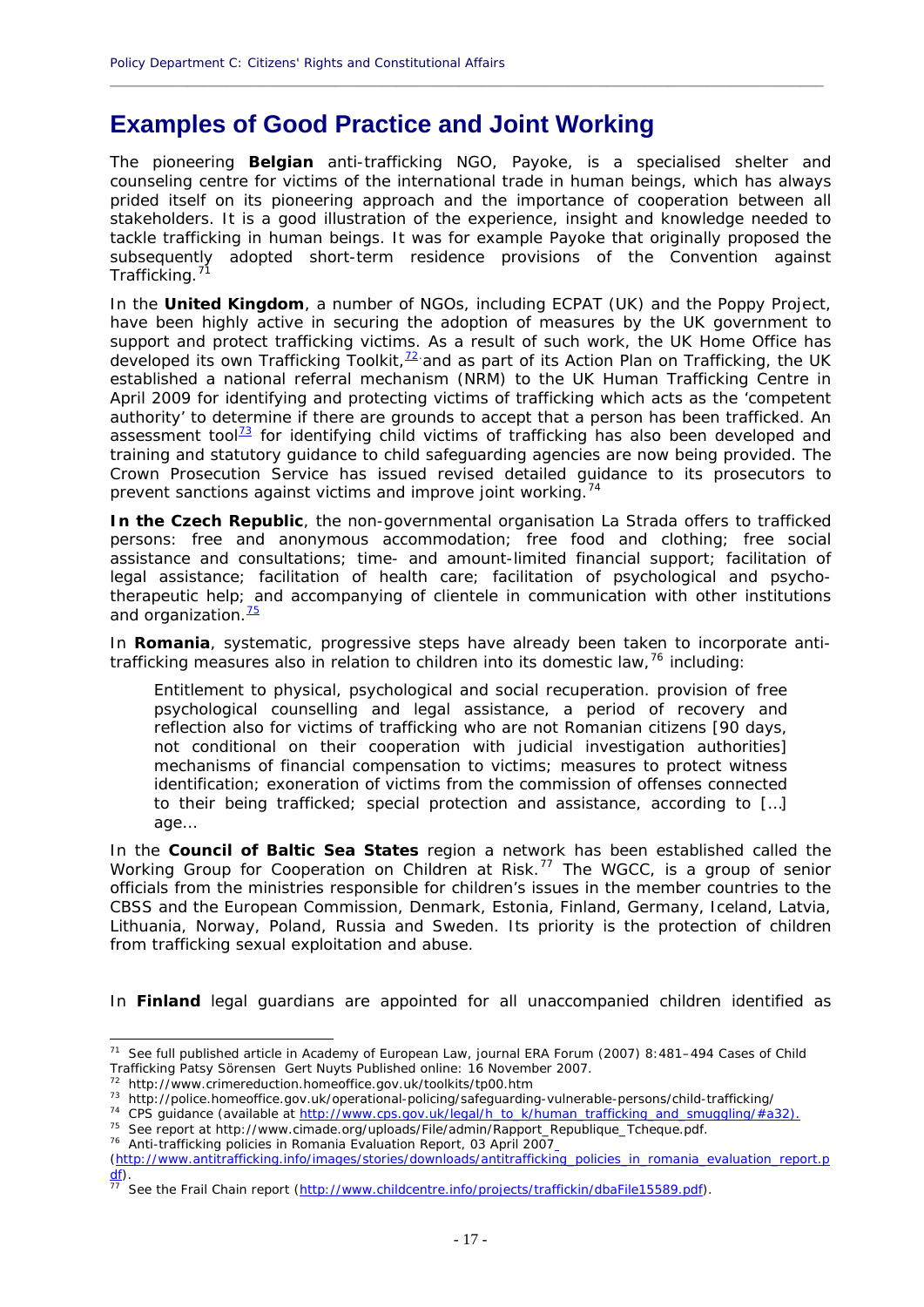victims of trafficking.<sup>[78](#page-19-0)</sup> It also has a non-criminalisation policy for victims of trafficking.<sup>[79](#page-19-1)</sup>

 $\_$  , and the set of the set of the set of the set of the set of the set of the set of the set of the set of the set of the set of the set of the set of the set of the set of the set of the set of the set of the set of th

# **Recommendations**

- 1 All actions on combating child trafficking and exploitation, including those proposed in the Framework Decisions detailed in this report should be guided by the principles contained in the Convention on the Rights of the Child: non-discrimination, best interests and child participation.
- 2 As soon as identified as such, all child victims should be provided with all necessary support and protection independently of their willingness and capacity to cooperate with justice.
- 3 Comprehensive independent expert assessments of risk and best interests of the child should be part of all decisions on the length of residence permits and decisions to return victims to their countries of origin.
- 4 A comprehensive and consistent set of criteria for the gathering, sharing and production of statistical data on trafficked children should be agreed and implemented by all Member States individually and jointly.
- 5 All Member States should sign and ratify without delay the Council of Europe Convention on Action against Trafficking in Human Beings 2005 and also the Council of Europe Convention on the Protection of Children against Sexual Exploitation and Sexual Abuse, 2007 and give full effect to these obligations by incorporating the provisions into their domestic laws.
- 6 Sufficient resources to produce and implement without delay, National Action Plans, National Referral Mechanisms, Assessment Toolkits, Learning Programmes and Independent Monitoring Arrangements should be made available and these should be shared with each other as a means of informing best practice.
- 7 Future European legislative instruments on trafficking should include express provisions to require child victims of trafficking to be provided with an independently appointed legal guardian from the start of formal identification and assessment processes and throughout all decision-making and judicial proceedings until a durable, safe solution for that child has been agreed, in order to ensure that the child has effective access to justice and that their best interests are fully considered at every stage.
- 8 All Member States should ensure that every child who is suspected of having been trafficked or is at risk of trafficking has access to safe and appropriate accommodation, specialist welfare and child health services to ensure his or her safety, psychological recovery and development for as long as s/he requires it.
- 9 No child suspected of being a victim of trafficking should be subjected to administrative detention and/or any criminal sanctions or detention for any actions connected with their entry into the EU or any activities carried out under coercion, exploitation and abuse.
- 10 No child suspected of having been trafficked should be excluded deliberately or inadvertently by reason of trafficking or asylum procedures, from access to international refugee or other complementary protection rights.
- 11 That the Protocol agreed by Poland and the United Kingdom to the Lisbon Treaty, regarding judicial oversight of compliance with the Charter of Fundamental Rights of the European Union is reconsidered and revoked.

1

<span id="page-19-0"></span><sup>&</sup>lt;sup>78</sup> Thematic Study on child trafficking (Finland), p. 39 (http://fra.europa.eu/fraWebsite/attachments/Childtrafficking-09-country-fi.pdf). 79 Ibid., p. 32.

<span id="page-19-1"></span>